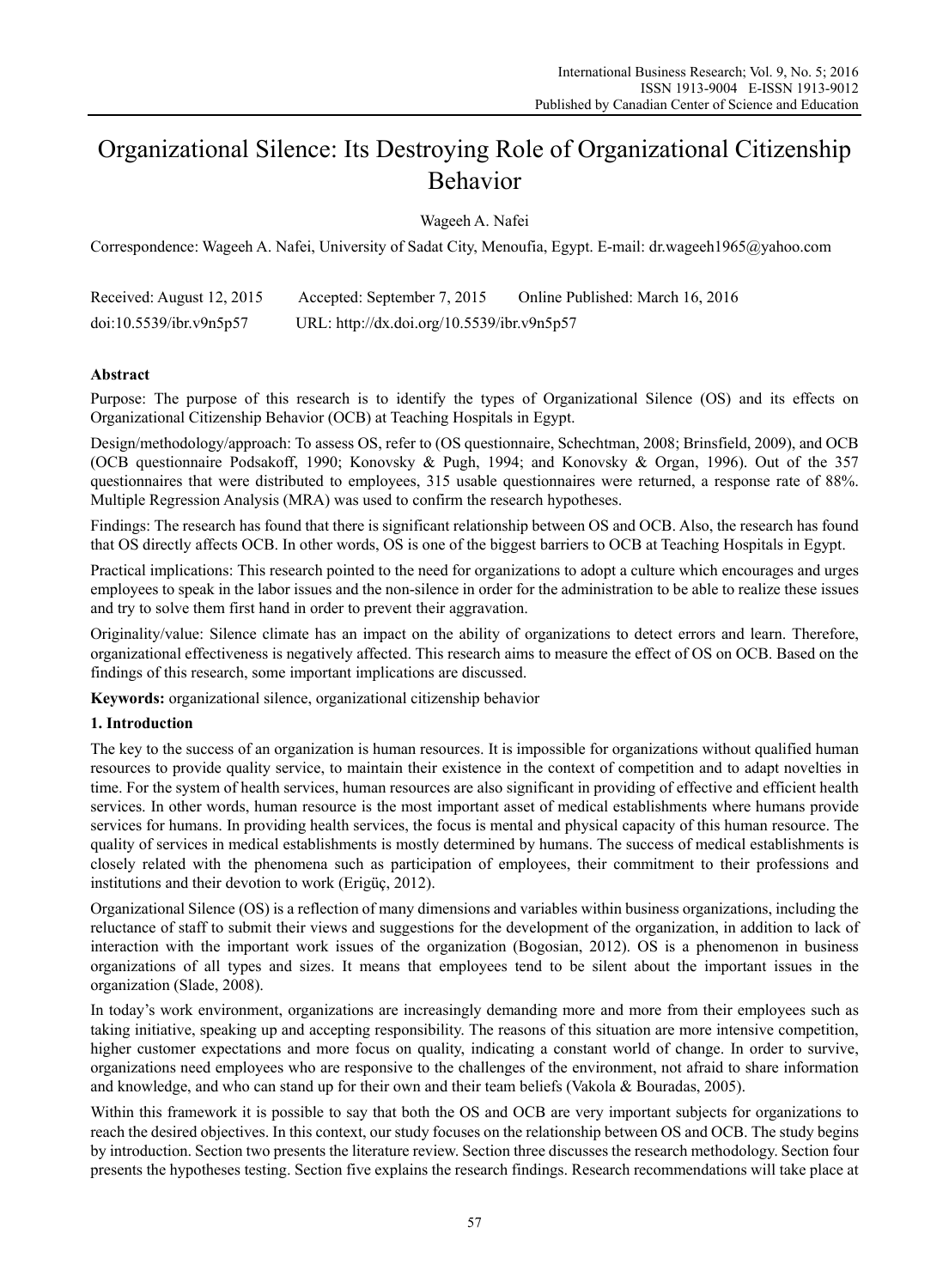section six. Section seven handles the research implications. Limitations and future research will take place at section eight. Conclusion will be provided at the last section.

# **2. Literature Review**

## *2.1 Silence*

Voice is the expression of ideas, information, opinions or concerns while silence can be defined as withholding those (Brinsfield et al., 2009).

While traditional conceptualizations of silence refer to be passive behavior, not all forms of silence represent passive behavior, and all silence is not merely the opposite of voice. Silence can be active, conscious, intentional, and purposeful (Zehir & Erdogan, 2011).

Silence is described as absence of sound, absence of speech or non-exhibition of a behavior that could be understood clearly (Van Dyne et al., 2003).

Silence is most often associated with a group dynamic (Zerubavel, 2006). Silence of the employees was perceived as conformance or obeisance, today it's accepted as a reaction or pullback (Bildik, 2009).

Silence is an employee's 'motivation to withhold or express ideas, information and opinions about work-related improvements' (Donaghey, et al. 2011).

# *2.2 Types of Silence*

There are four types of silence. They are acquiescent, defensive, prosocial, and protective. Acquiescent Silence (AS) is described as an intentionally passive silent behavior. Defensive Silence (DS) is described as deliberate omission of work related information based on fear of reprisal. Prosocial silence is withholding of work related information for the benefit of others including the organization. Protective silence is where employees can be silent and accepting about decisions of higher level management (Pinder & Harlos 2001; Van Dyne, et al., 2003; Briensfield 2009; Cakici 2010; Perlow & Repening; 2009, Alparslan 2010; Bogosian, 2012).

## 2.2.1 Acquiescent Silence

Acquiescent silence (AS) relates to occasions where employees chose not to express relevant ideas, information and opinions based on resignation which suggests disengaged behaviour (Kahn 1990).

AS is synonymous with employees who are essentially disengaged and are unwilling to take steps to enact change (Pinder & Harlos, 2001).

AS is described as an intentionally passive silent behavior. AS is withholding relevant ideas, information, or opinions, based on resignation. AS suggests disengaged behavior that is more passive than active (Van Dyne, et al. 2003).

AS is the withholding of information, views, opinions and ideas in the face of developments in the organizations. AS is a passive behavior. In the case of AS, employees approve the status quo, do not want to speak up much, and do not attempt to change the organizational circumstances. This attitude requires remaining silent purposefully and not being involved in developments. The reason that lies behind employees' failure to speak out is the belief that it will not make a difference even if they do speak out (Karacaoglu & Cingoz, 2008).

## 2.2.2 Defensive Silence

Defensive silence (DS) is based on an employee's personal fear of speaking up. This can be termed as quiescent silence (Pinder & Harlos, 2001).

DS is described as deliberate omission of work related information based on fear of reprisal. DS is intentional and proactive behavior that is intended to protect the self from external threats. In contrast to AS, DS is more proactive, involving awareness and consideration of alternatives, followed by a conscious decision to withhold ideas, information, and opinions as the best personal strategy at the moment. DS differs from the previous form in that defensive silence involves the individual weighing up the alternatives and making a conscious choice to withhold ideas information and opinions as the safest option for the individual at that point in time (Van Dyne, et al., 2003).

DS is a proactive and conscious behavior with the urge of self-protection against external threats (Karacaoglu & Cingoz, 2008).

## 2.2.3 Pro Social Silence

Prosocial silence is withholding of work related information for the benefit of others including the organization. Pro Social silence as intentional and proactive behaviour is primarily focused on others. Pro Social silence involves conscious decision making by an employee. Pro-social silence arises from a concern for others instead of fear of negative personal consequences (Korsgaard et al., 1997). Pro social silence is the refusal to express ideas information or opinions so that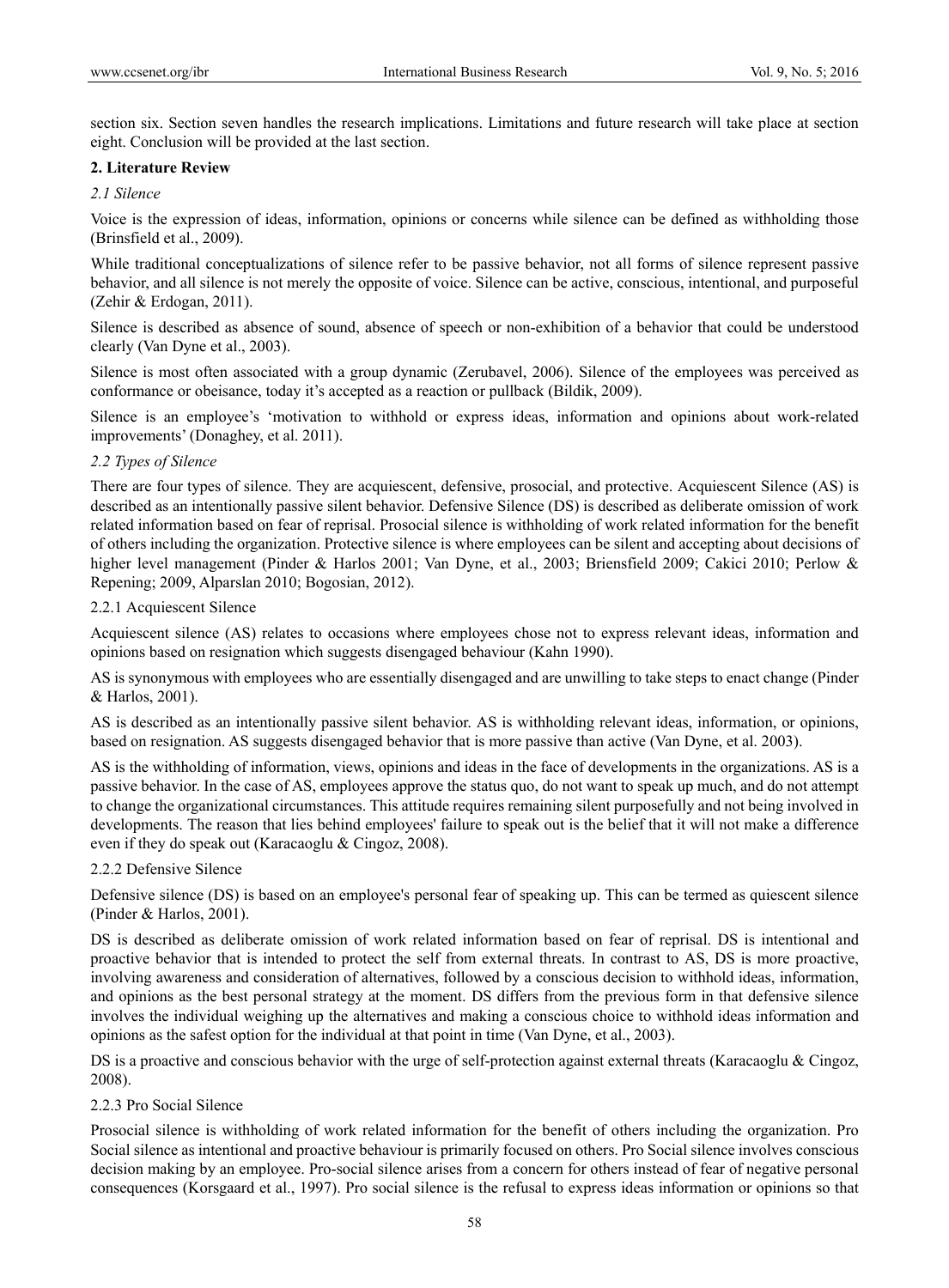others in the organization might benefit from it. This silence is motivated by the desire to help others and share the duties. It is considerate and focuses on others (Podkasoff et al., 2000).

Pro-social Silence is "withholding work-related ideas, information, or opinions with the goal of benefiting other people or the organization-based on altruism or cooperative motives." This form of silence is intentional, proactive and other-oriented. In other words, primary priority of an employee who decides to remain silent is not himself but the external factors such as the organization or his colleagues (Van Dyne et.al., 2003).

Like Organizational Citizenship Behavior (OCB), Pro-social Silence is intentional and proactive behavior that is primarily focused on others. Like OCB, Pro-social silence is discretionary behavior that can not be mandated by an organization. Like DS, Pro-social silence is based on awareness and consideration of alternatives and the conscious decision to withhold ideas, information, and opinions. In contrast to DS, Pro-social silence is motivated by concern for others, rather than by fear of negative personal consequences that might occur from speaking up (Van Dyne, et al. 2003).

## 2.2.4 Protective Silence

Protective silence is where employees can be silent and accept decisions of higher level management. One of the most important causes of silence is the good relationship between the organization and employees. Therefore, employees prefer to be silent instead of telling what is wrong in their organizations. For that reason silent employees never share their opinion to solve conflict in the organization (Morrison & Milliken, 2003; Perlow & Repenning, 2009, Alparslan 2010).

# *2.3 Organizational Silence*

There are two important differentiating characteristics of OS. First, OS is focused on collective-level dynamics. Second, OS was on why employees intentionally choose to remain silent, rather than on why they do not choose to speak-up. OS is the hard choice made by employees within some organizations to keep their thoughts and opinions quiet and shut themselves away from company decisions (Morrison & Milliken, 2000).

OS can lead to several consequences on organizations and employees. Employees believe that they are to be punished openly or discreetly when they express their opinions about organizational issues and faults. OS not only slows down organizational development but also causes several consequences such as decreasing in employees' commitment levels, causing interior conflicts, reducing decision making process, blocking change and innovation, preventing positive or negative feedbacks to the management. OS also cause an increase of behaviours such as breaking down of morale and motivations of employees, absenteeism, tardiness and releases which negatively affect individual and organizational activities. Employees, who are concerned and under stress, are increasingly involved in the swirl of silence (Morrison  $\&$ Milliken, 2000). OS means the presence of a common perception among employees limiting their participation in providing their knowledge about the issues and policies of the Organization (Nennete, 2002).

OS is deliberate prevention of information and opinions by the staff of the organization (Van Dyne, et al, 2003). OS is the common choice made by organization members despite all research extolling the virtues of upward information for organizational health (Glauser, 1984; Deming, 1986; Argyris & Schon, 1978; Rodriguez 2004). OS may cause insignificance feeling, lack of control perception and cognitive in consistency (Morrison & Milliken, 2000; Vakola & Bouradas, 2005).

OS refers to the collective-level phenomenon of doing or saying very little in response to significant problems or issues facing an organization or industry because of negative reactions (Henriksen & Dayton, 2006). OS is a variable which can prevail about barriers to effectiveness, commitment and performance (Beer 2009).

OS is an inefficient organizational process that wastes cost and efforts and can take various forms, such as collection silence in meetings, low levels of participation in suggestion schemes, low levels of collective voice and so forth (Shojaie et al., 2011).

OS broadest sense materially includes any situation where the information is not transmitted from the sender to the receiver (Kostiuk, 2012).

## *2.4 Organizational Silence Factors*

## 2.4.1 Support of the Top Management of Silence

The role of top management is instrumental in the success of the business organizations. The availability of a high degree of confidence in the administration reduces concerns of speaking freely about the problems and issues of labor. Climate of confidence in the top management reduces the feelings of uncertainty (Weber & Weber, 2001). On the other hand, the attitudes and values of the top management may contribute greatly to the formation of a climate of silence, as some organizations prohibit employees from saying what they know or feel (Argyris, 1997). The top management practices may lead to increased levels of silence within the organization. These practices are represented in two factors (Morrission & Milliken, 2000):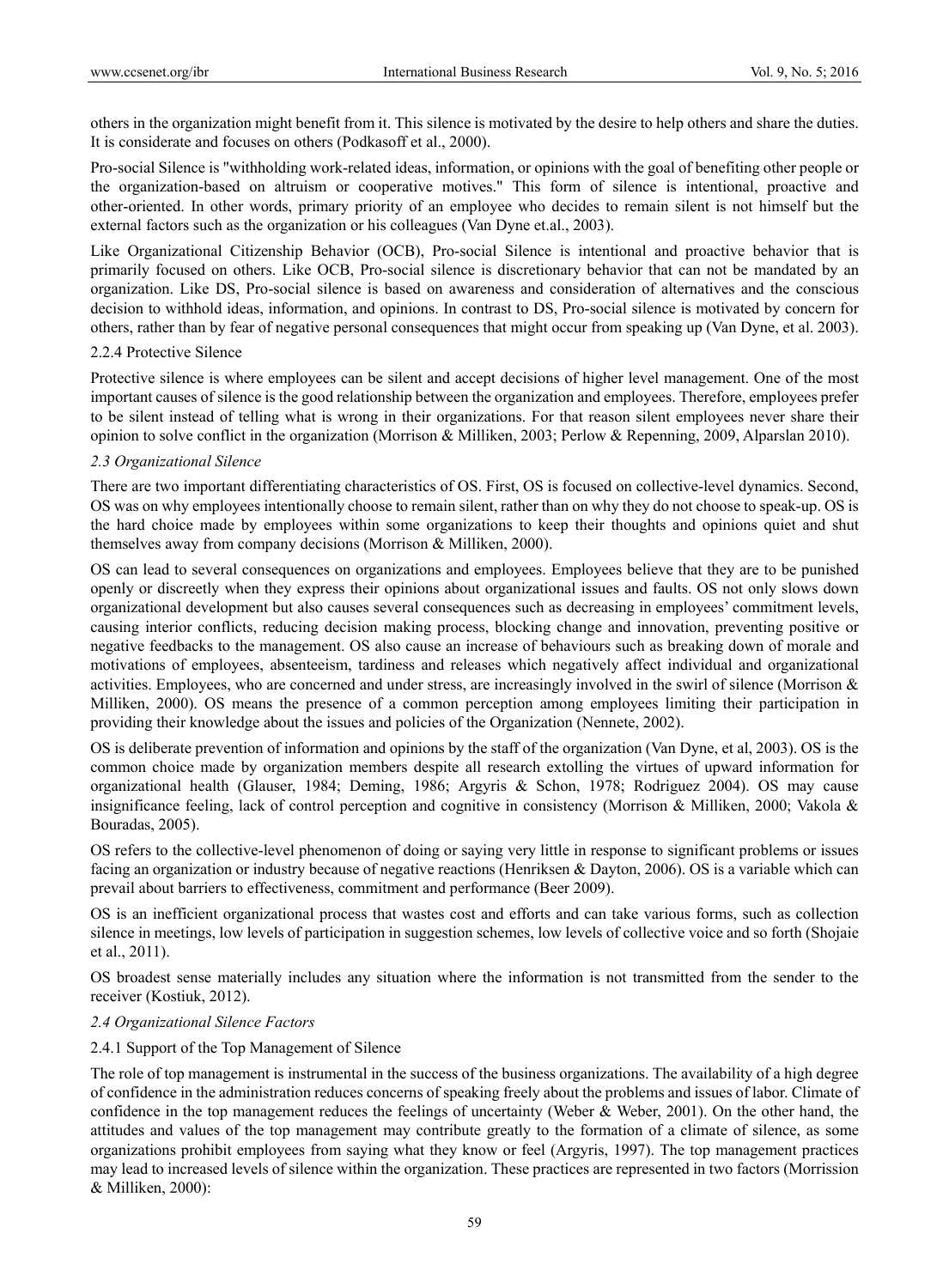# 2.4.1.1 Managers' Fear of Negative Feedback

The top management may be afraid of getting negative feedback information from the subordinates, as it may feel threatened as a result of this information, particularly, if they involve its members personally or their work. Because of that, those members would eschew this information, and even if it reached them they would neglect it or question the credibility of the source, believing that the feedback from the bottom may be less accurate and less legitimate (Vakola  $\&$ Bouradas, 2005).

# 2.4.1.2 Managers' Implicit Beliefs

Silence increases when the top management is in an ivory tower prohibiting it from seeing the actual reality because of lack of access to information, or due to welcoming the good information rather than the negative (Van, Dyne, et al, 2003). Thus, the support of top management of silence leads employees not to talk about work issues. Besides, the administration may describe employees who talk about labor issues as problem makers (Milliken, et al., 2003).

## 2.4.2 Lack of Communication Opportunities

Contact is essential to the effectiveness of any organization. It represents the transfer of information verbally or using other means for the purpose of persuasion and influencing the behavior of others. Among the most important functions of the communication process is that it provides individuals with the necessary information for the purpose of decision-making, as it represents an outlet to express feelings, opinions and trends. It is an important means to satisfy social needs of individuals (Robbins & Judge, 2013).

The more contact opportunities within the organization, the greater participation and expression of opinion on issues and problems of the work, as employees have the opportunity to make suggestions, which increase the degree of career belonging and involvement of employees (Smidts, et al., 2001).

## 2.4.3 Support of Supervisor for Silence

The relationship of supervisor's strength and stature to silence or talking can be analyzed in two ways: on the one hand, the subordinate may tend to talk more than keep silence with a strong supervisor, because this subordinate believes that the supervisor has the ability to resolve any problem or issue related to work. Here, a subordinate finds it useful to talk in the presence of a supervisor who has the powers to solve work problems within the organization (Morrison & Milliken, 2000).

On the other hand, the freedom to express dissenting opinion may be restricted when working under the leadership of a supervisor with prestige and p ower, because the subordinate tends to the option of silence due to fear of the negative impact of expressing the dissent opinion (Turner & Pratkanis, 1998).

The supervisor's behavior creates a microcosm climate of silence at the level of the department where he works. Therefore, subordinates tend to silence (Spreitzer, 1996; Sugarman, 2001).

The subordinates' silence is influenced by trends and tendencies of the supervisors to silence rather than trends and tendencies of top management. Therefore, when the supervisor listens to his subordinates, they will consider him a role model, and tend to involve themselves in labor issues and talk about it (Sparrowe & Liden, 2005).

In spite of that, power and status of the supervisor can increase or decrease the silence of subordinates, but many researchers assert that subordinates are more sensitive to the risks of talking more than the benefits, in the presence of a strong supervisor (Edmondson, 1996).

## 2.4.4 Official Authority

Officialdom is the degree by which the activities carried out by employees are formed within the organization, through the adoption of several measures (Moorhead & Criffin, 2004).

Officialdom is based on the strength of the position or location in the organizational structure. Dealing follows specific orders and a bureaucrat approach through decision-making centralization, and the use of regulations to deal with the problems and issues of work. At this point, the organization lacks an effective mechanism for information feedback. This is because there are few upwards communication channels because heads believe that the views of the subordinates are unimportant and therefore tend to silence (Ashford et al., 1998).

## 2.4.5 Subordinate's Fear of Negative Reactions

The fear of the reaction may lead employees to believe that talking about work problems might deprive them of their jobs or upgrade to higher positions within the organization (Milliken, et al, 2003).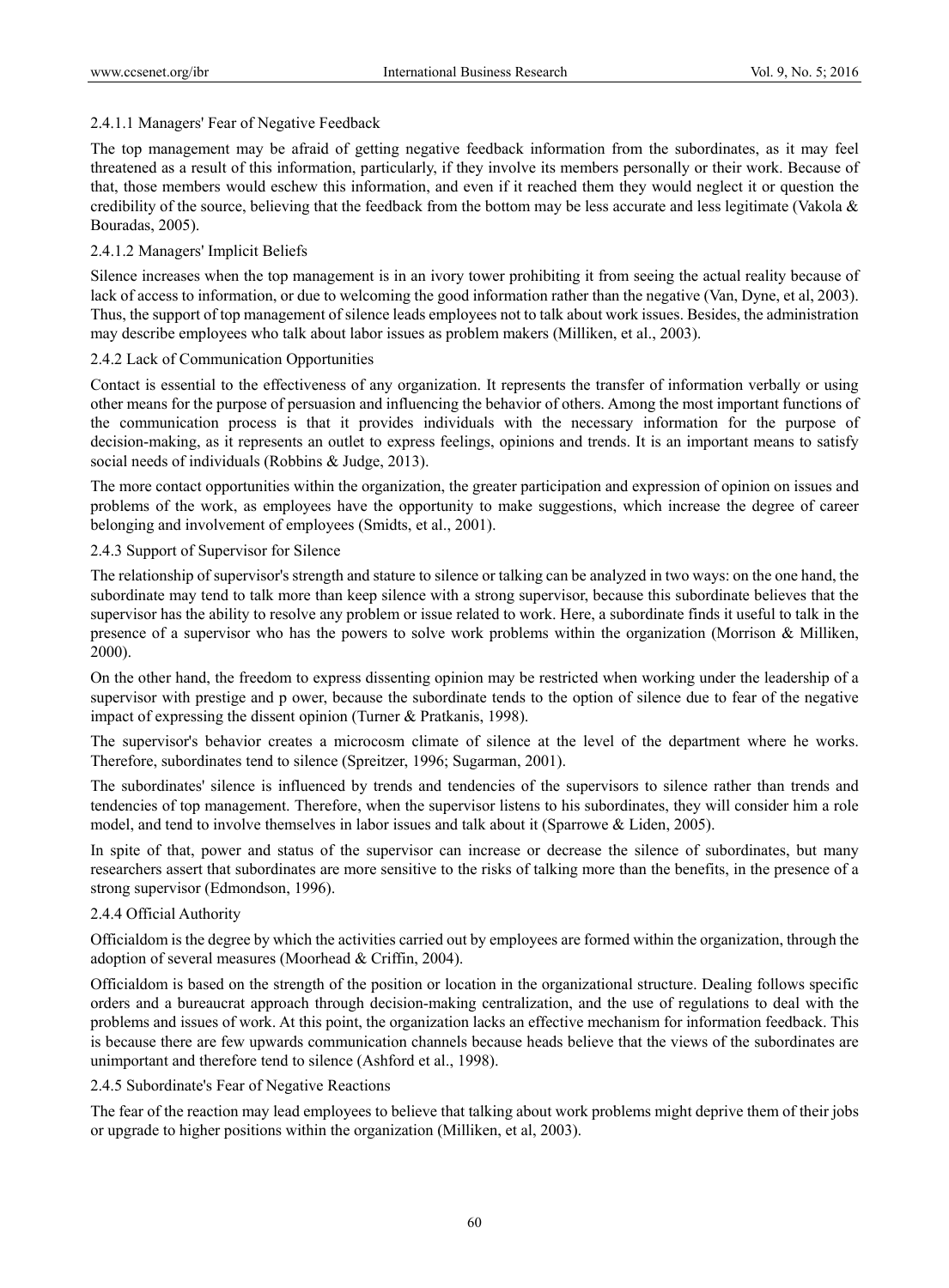# *2.5 Organizational Silence Effects*

OS can lead to several consequences on organizations and employees. Employees believe that they are to be punished openly or discreetly when they express their opinions about organizational issues and faults. Therefore, they avoid expressing their opinions and remain silent about organizational progress. OS not only slows down organizational development but also cause several consequences such as decreasing in employees' commitment levels, causing interior conflicts, reducing decision making process, blocking change and innovation, preventing positive or negative feedbacks to the management (Morrison & Milliken, 2000).

Silence affects the decision-making process of the organization, in the sense that the quality of the decision depends on the need to have knowledge of the employees' suggestions, and vice versa. Silence negatively affects the organization in the sense that it prevents information feedback, which leads to poor ability to detect and correct errors (Morrison & Milliken, 2000).

The effects of OS are not limited to the organization, as it can negatively affect the behavior of individuals working in the organization. These effects are represented in (1) the individual feeling unappreciated, as he does not contribute in earnest in the issues of the organization, reducing the importance and value of his presence (2) lack of the individual's ability to control, reducing motivations at work and participation in the issues within the organization, and (3) the individual suffering from cognitive dissonance. This is because silence makes it difficult to the individual to strike a balance between his beliefs and behaviors (Hazen, 2006).

OS leads to poor organizational learning, arguing that employees failed to talk with their superiors about the problems of work, which is often a constraint for organizational learning, because silence prevents the organization from correcting mistakes or learning from them. There is also a relationship between OS and job withdrawal, as employee's preference of silence to talking is a matter of time before making the decision of withdraw or leave (Brinsfield, 2009).

OS correlates negatively with three dimensions of organizational trust (trust in the organization, trust in leadership, trust in the supervisor). This means that the more silence means less trust (Nikolaous, et al., 2011).

There are several implications of OS, as silence is of a significant impact on individuals and the organization (Bogosian, 2012).

## *2.6 Organizational Citizenship Behavior*

OCB is one of the most widely studied topics in organizational behavior research (Podsakoff & MacKenzie, 1997; Ehrhart & Naumann, 2004).

OCB is very important to organizations because they need employees who will do more than their usual job duties and provide performance that is beyond expectations. OCB describe actions in which employees are willing to go above and beyond their prescribed role requirements. High levels of OCB should lead to a more efficient organization and help bring new resources into the organization (Organ, 1988).

OCB is important in organizations because it can be highly valuable to organizations and can contribute to performance and competitive advantage. OCB include actions in which employees are willing to go above and beyond their defined role requirements (Katz & Kahn, 1978).

OCB is individual behavior that is discretionary, not directly or explicitly recognized by the formal reward system. In Organ's explanation, securing needed resources refers not only to the attraction of new members or raw materials, but also to such intangible factors as company good will, or the external image and reputation of the organization. OCB is usually understood as exerting exceptionally good behaviors for the sake of the organization and informally supporting its members (Organ, 1988).

OCB can assist organizations to develop performance and increase competitive periphery as it encourages employees to perform beyond the formal job requirement. It can assist the organization to be successful in current environment and accelerate novelty and creative approaches for organizations (Nemeth & Staw, 1989).

OCB can be classified into two groups. They are OCB-Organizational and OCB Individual. OCB-Organizational benefits the organization in general such as adhering to informal rules devised to maintain order. OCB-Individual benefits specific individuals and indirectly contributes the organization such as taking a personnel interest in other employees (Williams & Anderson, 1991).

OCB is individual behaviours that promote the good of the organization by contributing to its social and psychological environment. Such behaviours include helping another employee finish a project, providing helpful advice or suggestions, and offering positive feedback on work tasks (Podsakoff, et al., 1993).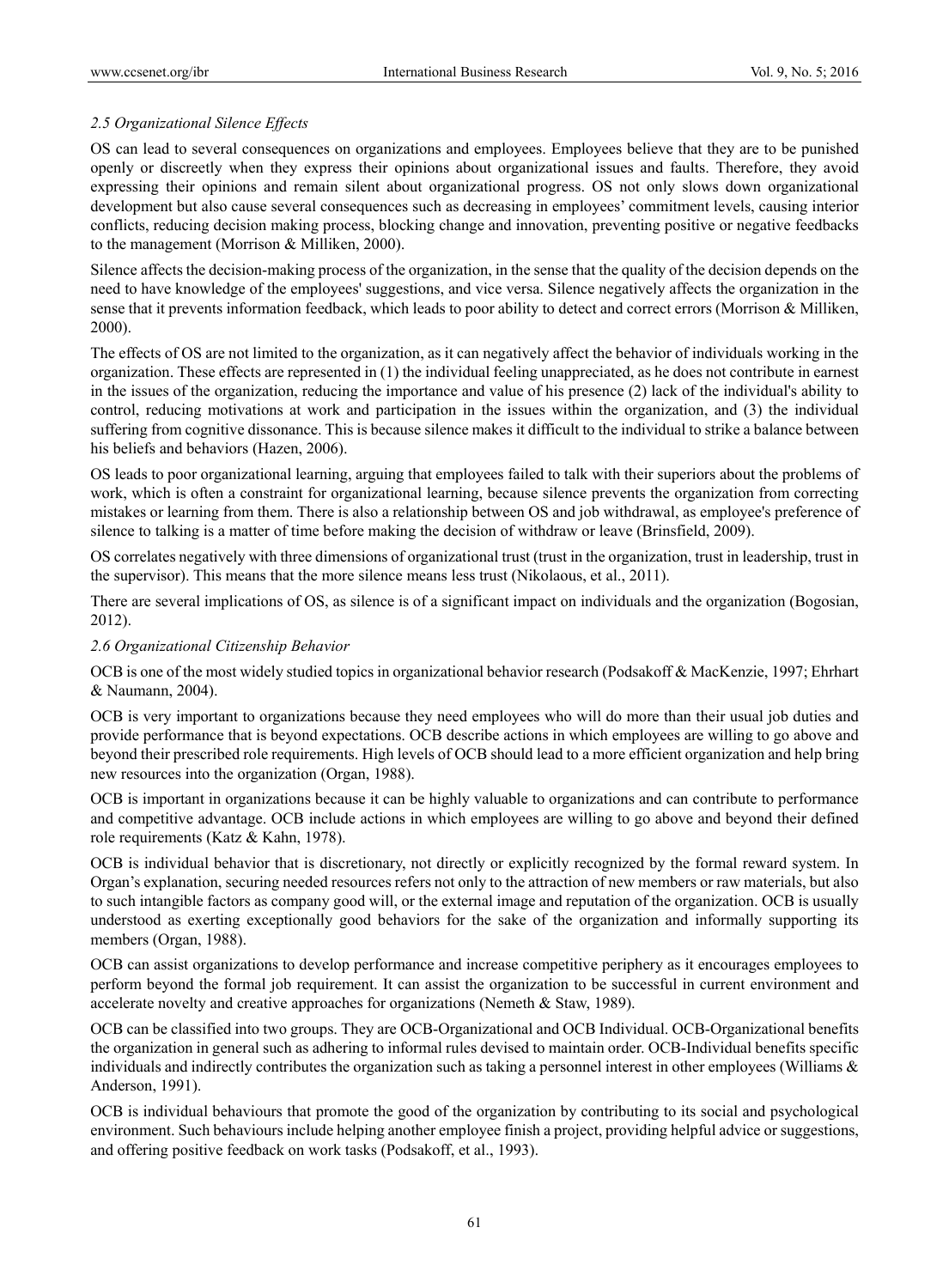OCB is referred to as "contextual performance" or "prosocial organizational behaviour" to emphasize the voluntary nature of the activity and to distinguish it from "task performance" or one's assigned duties (Borman & Motowidlo, 1997). OCB contributes to improved organizational effectiveness, it takes considerable amount of attention (Podsakoff  $\&$ Mackenzie, 1997).

There are some features of OCB. They are (1) beneficial and informal behavior or gestures, (2) discretionary; not enforceable requirement of the role or job description, (3) not directly or explicitly recognized by formal reward system; uncompensated individual contributions in the workplace that does role requirement, and (4) enhances the effective functioning of the organizations in the aggregate (Paine & Organ, 2000).

OCB is one of the emerging management concepts that are being emphasized for the organizational effectiveness, efficiency and profitability of the organizations (Ertürk, et al. 2004).

OCB can improve co-worker and managerial productivity, provide superior efficiency in resource use and allocation, reduce managerial expenses, provide better coordination of organizational activities across individuals, groups and functional departments, improve organizational attractiveness for high quality new recruits, increase stability in the organization's performance, and enhance organizational capability to adapt effectively to environmental changes (Cohen & Vigoda, 2000; Ertürk, et al. 2004).

OCB is an extra role and behaviours such as teamwork with employees, approaching workplace earlier and leaving late, helping other employees, using organizational possessions with care, and disseminating positively in organization (Turnispeed & Rassuli, 2005).

OCB has been related to wide range of antecedents such as job satisfaction, leadership, fairness, perceived organizational support, psychological contact, and commitment (Ravichandran, et al., 2007).

Organ (1988) identified five categories of OCB (1) Altruism: the helping of an individual coworker on a task, (2) Courtesy: alerting others in the organization about changes that may affect their work, (3) Conscientiousness: carrying out one's duties beyond the minimum requirements, (4) Sportsmanship: refraining from complaining about trivial matters, and (5) Civic Virtue: participating in the governance of the organization.

There are five dimensions of OCB. They are as follows (Organ, 1988; Podsakoff et al, 1990):

- 1. *Altruism*: The helping of an individual coworker on a task; voluntary actions that help a fellow employee in work related problems.
- 2. *Civic virtue*: Participating in the governance of the organization; voluntary participation in, and support of, organizational functions of both a professional and social nature.
- 3. *Conscientiousness*: minimum requirements; a pattern of going well beyond minimally required role and task requirements.
- 4. *Courtesy*: Alerting others in the organization about changes that may affect their work; the discretionary enactment of thoughtful and considerate behaviors that prevent work related problems for others.
- 5. *Sportsmanship*: Refraining from complaining about trivial matters; a willingness to tolerate the inevitable inconveniences and impositions that result in an organization without complaining and doing so with a positive attitude.

Each dimension of OCB offers a different rationale for this relationship. Altruism or helping coworkers makes the work system more productive because one worker can utilize his or her free time to assist another on a more urgent task.

To a lesser extent, conscientious employees, as well as those who avoid personal gain or other negative behaviors, demonstrate compliance with company policies and maintain predictable, consistent work schedules, increasing the reliability of the service. As reliability increases, the costs of rework are reduced, making the unit more efficient (Berry & Parasuraman, 1991).

There are seven ways that OCB contributes to organizational superior performance. They are (1) increasing co-worker or managerial productivity, (2) releasing resources so they can be used for more productive purposes, (3) coordinating activities within and across work groups, (4) reducing the need to devote scarce resources to purely maintenance functions, (5) strengthening the organizations' ability to attract and retain the best employees, (6) increasing the stability of the organization's performance and (7) enabling the organization to adapt more effectively to environmental changes (Podsakoff, et al., 2000).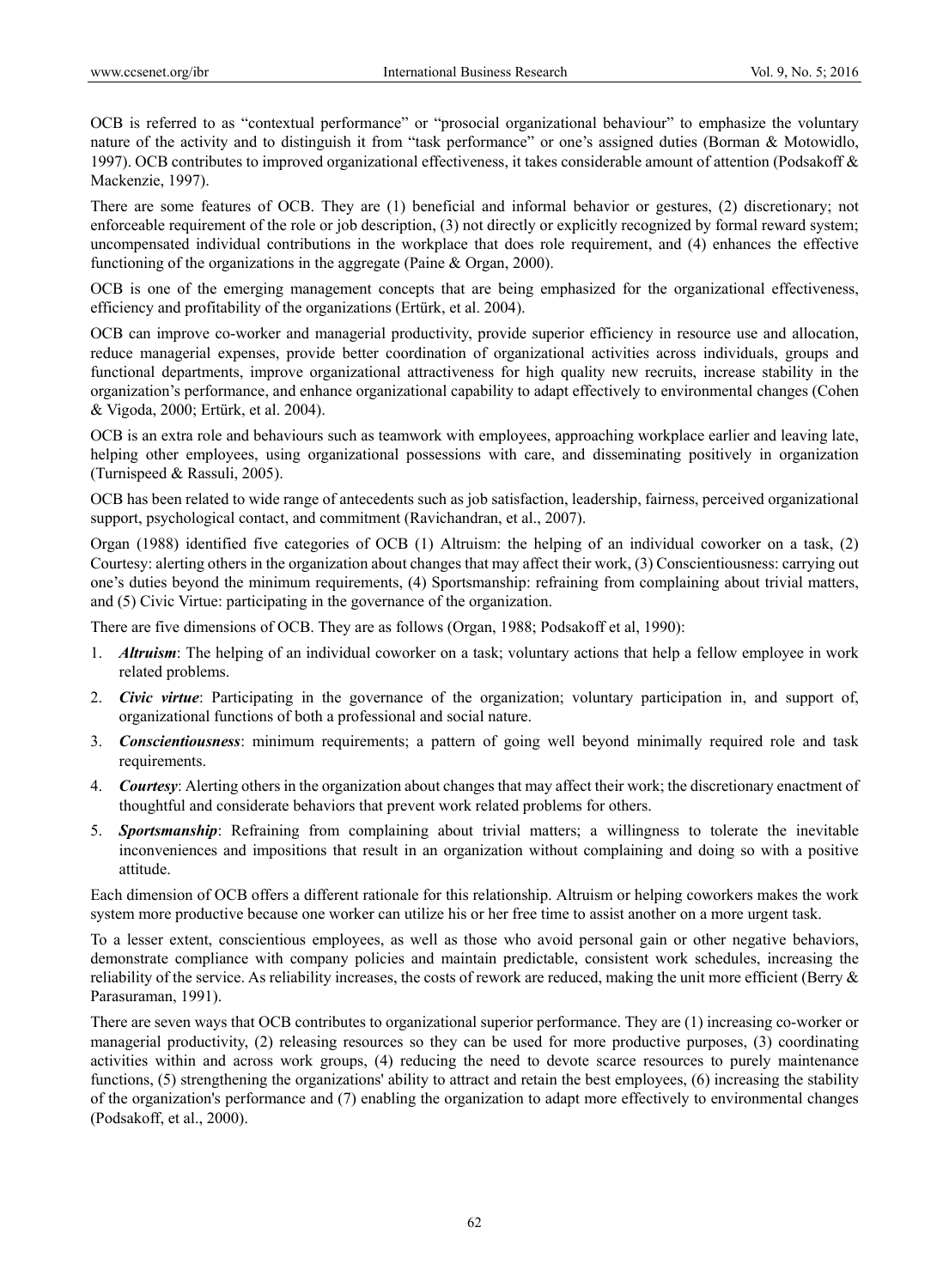#### **3. Methodology**

## *3.1 Research Model*

The proposed comprehensive conceptual model is presented in Figure (1). The diagram below shows that there is one independent variable of OS. There is one dependent variable of OCB. It shows the rational links among the variables. The research model is as shown in the following figure.



Figure 1. Proposed Comprehensive Conceptual Model

## *3.2 Research Questions and Hypotheses*

The research framework suggests that OS has an impact on OCB. OS as measured consisted of support of the top management of silence, lack of communication opportunities, support of supervisor for silence, official authority, and subordinate's fear of negative reactions (Schechtman, 2008; Brinsfield, 2009). OCB is measured in terms of altruism, courtesy, sportsmanship, conscientiousness, and civic virtue (Podsakoff, 1990; Konovsky & Pugh, 1994; and Konovsky & Organ, 1996).

#### *3.3 Research Questions and Hypotheses*

The researcher found the research problem through two sources. The first source is to be found in previous studies, and it turns out that there is a lack in the number of literature reviews that dealt with the analysis of the relationship between OS and OCB. This called for the researcher to test this relationship in the Egyptian environment.

The second source is the pilot study, which was conducted in an interview with (30) employees in order to identify the relationship between OS and OCB. The researcher found several indicators; notably the important and vital role that could be played by OS. As a result of the discussions given above, the research questions are as follows:

- Q1: What is the nature and extent of the relationship between OS (support of the top management of silence) and OCB at Teaching Hospitals in Egypt.
- Q2: What is the nature of the relationship between OS (lack of communication opportunities) and OCB at Teaching Hospitals in Egypt.
- Q3: What is the statistically significant relationship between OS (support of supervisor for silence) and OCB at Teaching Hospitals in Egypt.
- Q4: What is the nature and extent of the relationship between OS (official authority) and OCB at Teaching Hospitals in Egypt.
- Q5: What is the nature of the relationship between OS (subordinate's fear of negative reactions) and OCB at Teaching Hospitals in Egypt.

There are studies in literature that study OS and OCB factors separately and within the frame of bilateral relation but there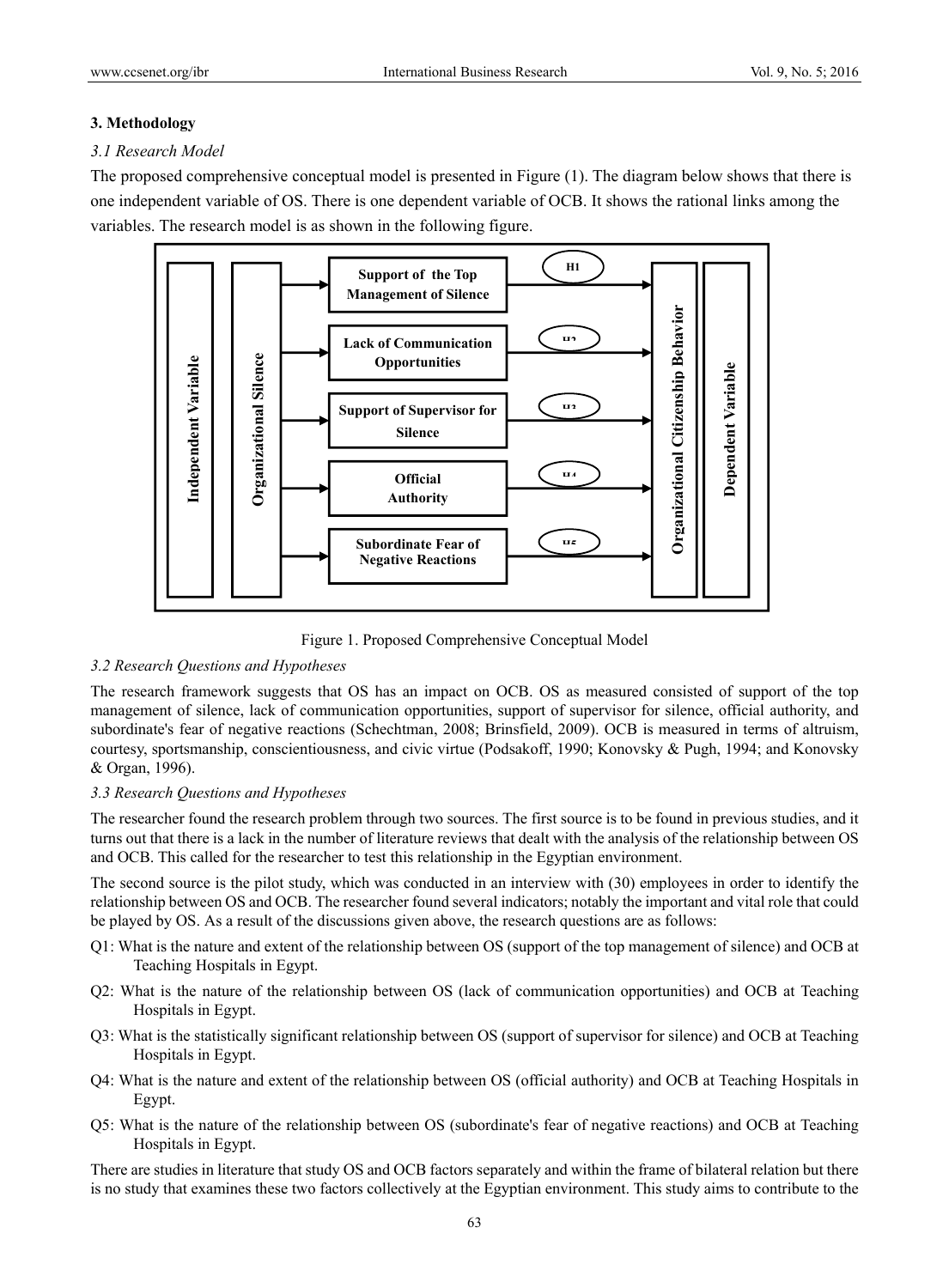literature by examining the research variables collectively and reveal the interaction between the research variables.

As a result of the discussions given above, the following hypotheses were developed to test the effect of OS on OCB at Teaching Hospitals in Egypt.

- H1: OS (support of the top management of silence) of employees has no statistically significant effect on OCB at Teaching Hospitals in Egypt.
- H2: OS (lack of communication opportunities) of employees has no statistically significant impact on OCB at Teaching Hospitals in Egypt.
- H3: OS (support of supervisor for silence) of employees has no statistically significant influence on OCB at Teaching Hospitals in Egypt.
- H4: OS (official authority) of employees has no statistically significant effect on OCB at Teaching Hospitals in Egypt.
- H5: OS (subordinate's fear of negative reactions) of employees has no statistically significant impact on OCB at Teaching Hospitals in Egypt.

#### *3.4 Population n and Sample*

The population of the study included all employees at Teaching hospitals in Egypt. This sector includes nine Hospitals. They are Ahmed Maher, El-Matrya, El-Galaa, El-Sahel, Benha, Shebin El-Kom, Damanhour, Sohag and Aswan. The researcher excludes Hospitals in Sohag and Aswan. The total population is 5135 employees. Determination of respondent sample size was calculated using the formula (Daniel, 1999) as follows:

$$
n = \frac{N \times (Z)^2 \times P (I-P)}{d^2 (N-I) + (Z)^2 \times P (I-P)}
$$

The number of samples obtained by 357 employees at Teaching hospitals in Egypt is presented in Table (1).

Table 1. Distribution of the Sample Size

| <b>Job Category</b>                                                                         | Number of<br><b>Population</b> | Percentage | <b>Sample Size</b>             |
|---------------------------------------------------------------------------------------------|--------------------------------|------------|--------------------------------|
| 1. Physicians                                                                               | 1926                           | 37.50%     | $357 \text{ X } 37.50\% = 134$ |
| 2. Nurses                                                                                   | 2714                           | 52.86%     | $357 \text{ X } 52.86\% = 189$ |
| 3. Administrative Staff                                                                     | 495                            | 9.64%      | $357 \text{ X } 9.64\% = 34$   |
| Total                                                                                       | 5135                           | 100%       | $357 \times 100\% = 357$       |
| ial Statistics for the Information Center of the Public Agency for Teaching Hospitals, 2015 |                                |            |                                |

The annual Statistics for the Information Center of the Public Agency for Teaching Hospitals, 201

Table 2 provides more detailed information about the sample and the measures.

Table 2. Frequency Distribution Table of Demographics

|                             | <b>Variables</b>     | <b>Number</b> | Percentage |
|-----------------------------|----------------------|---------------|------------|
|                             | Physicians           | 132           | 41.9%      |
| 1- Job Title                | <b>Nurses</b>        | 165           | 52.4%      |
|                             | Administrative Staff | 18            | 5.7%       |
|                             | Total                | 315           | 100%       |
|                             | Male                 | 123           | 39.0%      |
| $2 - Sex$                   | Female               | 192           | 61.0%      |
|                             | <b>Total</b>         | 315           | 100%       |
|                             | Single               | 90            | 28.6%      |
| <b>3- Marital Status</b>    | Married              | 225           | 71.4%      |
|                             | <b>Total</b>         | 315           | 100%       |
|                             | Under 30             | 132           | 41.9%      |
|                             | From 30 to 45        | 125           | 39.7%      |
| $4 - Age$                   | Above 45             | 58            | 18.4%      |
|                             | <b>Total</b>         | 315           | 100%       |
|                             | Secondary school     | 114           | 36.2%      |
|                             | University           | 146           | 46.3%      |
| <b>5- Educational Level</b> | Post Graduate        | 55            | 17.5%      |
|                             | Total                | 315           | 100%       |
|                             | Less than 5 years    | 102           | 32.4%      |
|                             | From 5 to 10         | 80            | 25.4%      |
| 6- Period of Experience     | More than 10         | 133           | 42.2%      |
|                             | Total                | 315           | 100%       |

#### *3.5 Procedure e*

The goal of this study was to identify the relationship between OS and OCB at Teaching Hospitals in Egypt. A survey research method was used to collect data. The questionnaire included three questions, relating to OS, OCB, and demographic information of employees at Teaching Hospitals in Egypt. Data collection took two months. Survey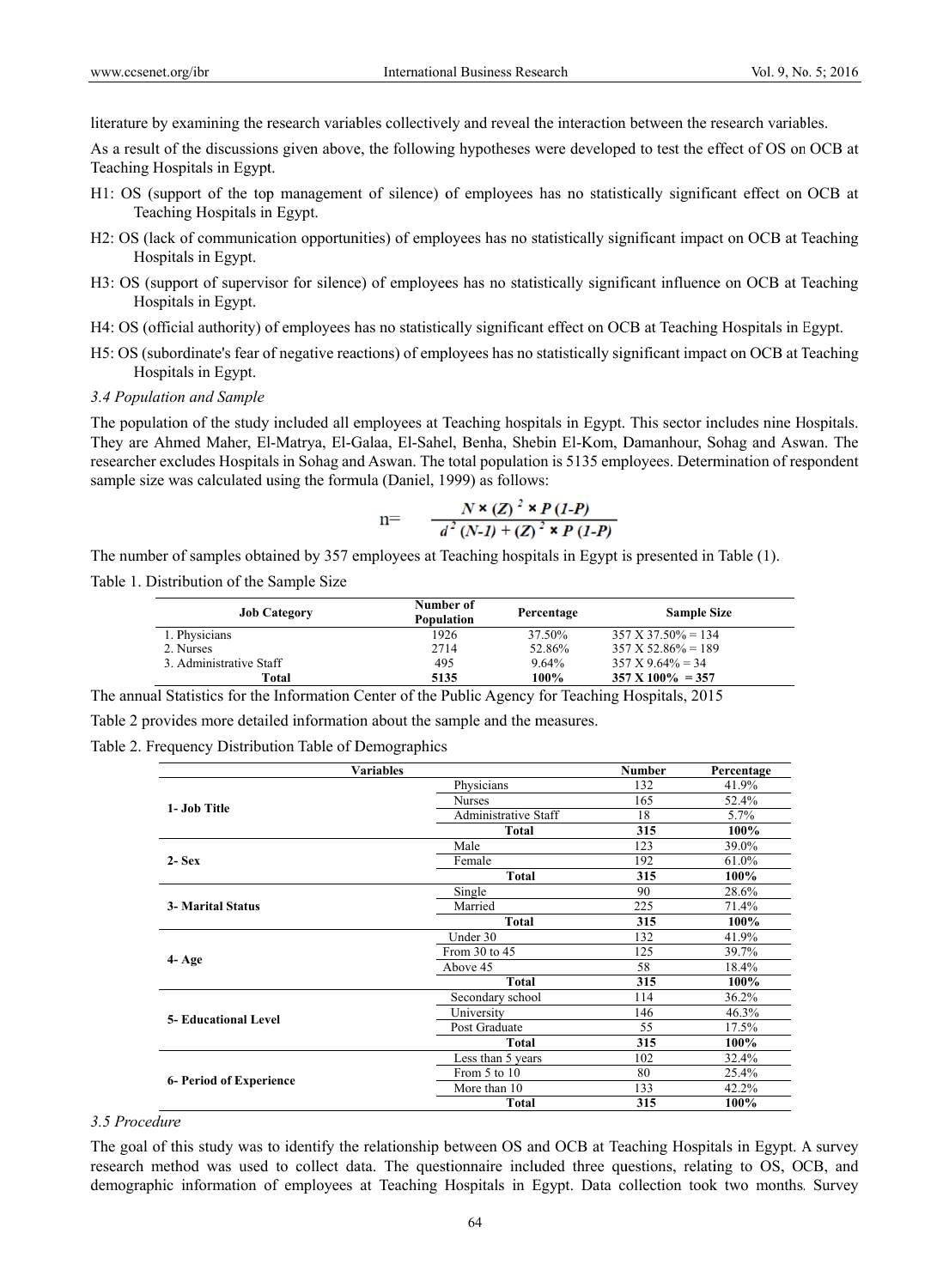responses were 88%, 315 completed surveys out of the 357 distributed.

- *3.6 Data Collection Tools*
- 3.6.1 Organizational Silence Scale

The researcher will depend on the scale developed by Schechtman, 2008; and Brinsfield, 2009 in measuring OS, which has been divided into five elements (support of the top management of silence, lack of communication opportunities, support of supervisor for silence, official authority, and subordinate's fear of negative reactions).

The 27-item scale OS section is based on Schechtman, 2008; and Brinsfield, 2009. There were five items measuring support of the top management of silence, six items measuring lack of communication opportunities, five items measuring support of supervisor for silence, five items measuring official authority, and six items measuring subordinate's fear of negative reactions. The survey form is used as the main tool for data collection in measuring OS at Teaching Hospitals in Egypt.

Responses are categorized using a 5-point Likert Scale for each statement, ranging from (1) "very ineffective", (2) "ineffective", (3) "neither effective nor ineffective", (4) "effective", and (5) "very effective".

3.6.2 Organizational Citizenship Behavior Scale

The researcher will depend on the scale developed by (Podsakoff, (1990), Konovsky & Pugh (1994), and Konovsky & Organ (1996) in measuring OCB, which has been divided into five main components (altruism, courtesy, sportsmanship, conscientiousness, and civic virtue.

The 15-item scale OCB section is based on Podsakoff, (1990), Konovsky & Pugh (1994), and Konovsky & Organ (1996). There were three items measuring altruism, three items measuring courtesy, three items measuring sportsmanship, three items measuring conscientiousness, and three items measuring civic virtue.

Responses to all items scales were anchored on a five (5) point Likert scale for each statement ranging from (5) "full agreement," (4) for "agree," (3) for "neutral," (2) for "disagree," and (1) for "full disagreement."

#### *3.7 Data Analysis*

The researcher has employed the following methods: (1) Cronbach's alpha or ACC, (2) (MRA), and (3) F- test and T-test. All these tests are found in SPSS.

## **4. Hypotheses Testing**

## *4.1 Evaluating Reliability*

Before testing the hypotheses and research questions, the reliability of OS and OCB were assessed to reduce errors of measuring and maximizing constancy of these scales. To assess the reliability of the data, Cronbach's alpha test was conducted.

Table 3 shows the reliability results for OS and OCB. All items had alphas above 0.70 and were therefore excellent, according to Langdridge's (2004) criteria.

Regarding Table 3, the 27 items of OS are reliable because the ACC is 0.9846. Support of the top management of silence, which consists of 5 items, is reliable because the ACC is 0.9530. Lack of communication opportunities, which consists of 6 items, is reliable because the ACC is 0.9392. Furthermore, support of supervisor for silence which consists of 5 items, is reliable because the ACC is 0.9046. Official authority, which consists of 5 items, is reliable because the ACC is 0.8814. Subordinate's fear of negative reactions, which consists of 6 items, is reliable because the ACC is 0.9060. Thus, the internal consistency of OS can be acceptable.

According to Table (3), the 18 items of OCB are reliable because the ACC is 0.9884. Altruism, which consists of 3 items, is reliable because the ACC is 0.9501. Courtesy, which consists of 3 items, is reliable because the ACC is 0.9916. Furthermore, sportsmanship, which consists of 3 items, is reliable because the ACC is 0.9524. Conscientiousness, which consists of 3 items, is reliable because the ACC is 0.9901. Civic virtue, which consists of 3 items, is reliable because the ACC is 0.9407. Thus, the internal consistency of OCB can be acceptable.

Accordingly, two scales were defined, OS (27 variables), where ACC represented about 0.9846, and OCB (15 variables), where ACC represented 0.9884.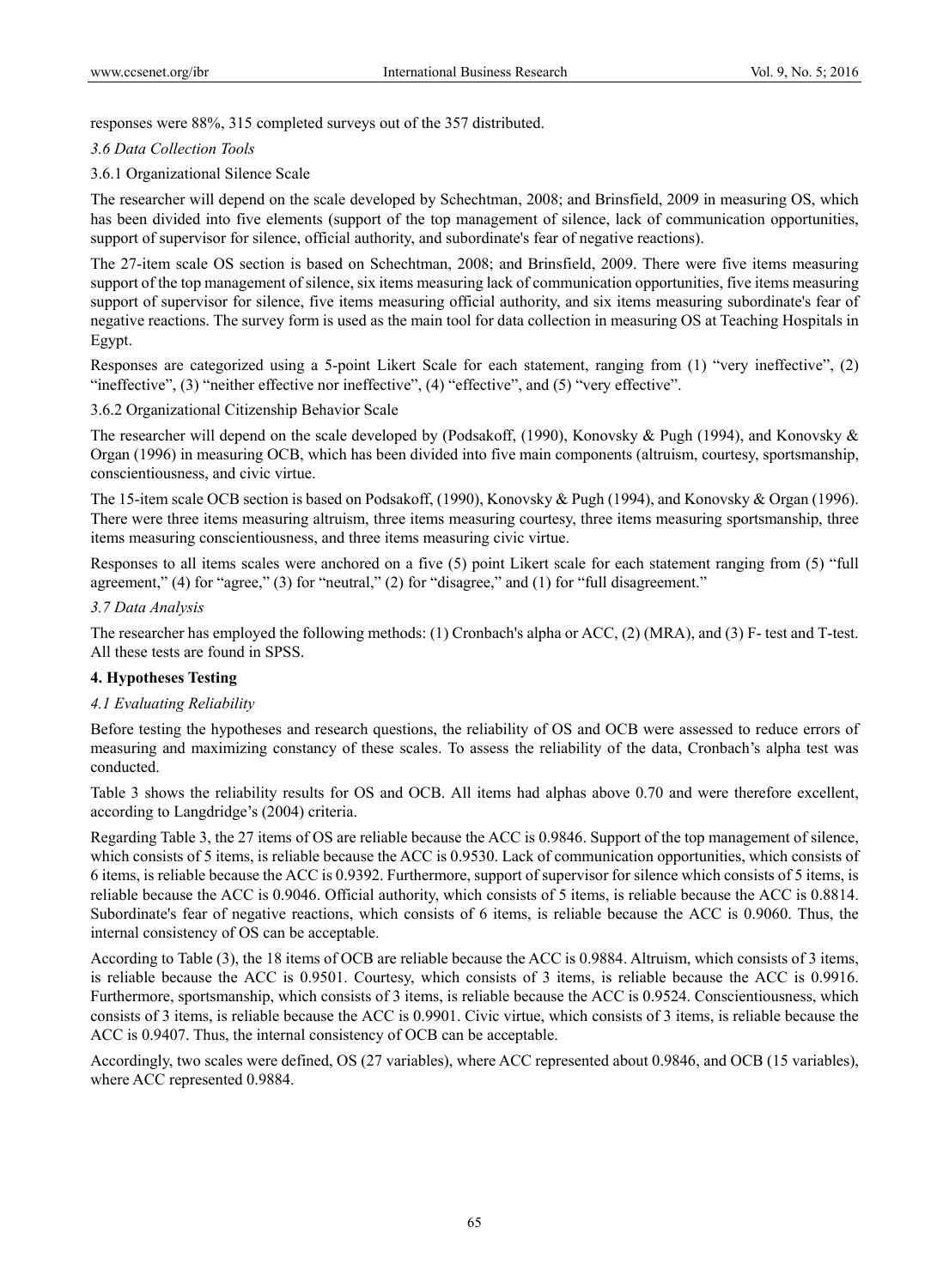| <b>Variables</b> | <b>The Dimension</b>                       | Number of<br><b>Statement</b> | ACC    |
|------------------|--------------------------------------------|-------------------------------|--------|
|                  | Support of the top Management of Silence   |                               | 0.9530 |
|                  | <b>Lack of Communication Opportunities</b> | n                             | 0.9392 |
| <b>OS</b>        | Support of Supervisor for Silence          |                               | 0.9046 |
|                  | <b>Official Authority</b>                  |                               | 0.8814 |
|                  | Subordinate's Fear of Negative Reactions   |                               | 0.9060 |
|                  | <b>Total Measurement</b>                   | 27                            | 0.9846 |
|                  | Altruism                                   |                               | 0.9501 |
|                  | Courtesy                                   |                               | 0.9916 |
| OCB              | Sportsmanship                              |                               | 0.9524 |
|                  | Conscientiousness                          |                               | 0.9901 |
|                  | Civic virtue                               |                               | 0.9407 |
|                  | <b>Total Measurement</b>                   | 15                            | 0.9884 |

#### Table 3. Reliability of OS and OCB

#### *4.2 Correlation Analysis*

The researcher calculated means and standard deviations for each variable and created a correlation matrix of all variables used in hypothesis testing. Arithmetic mean and standard deviation values related to dependent and independent variables of this study and correlation coefficients between these variables are given in Table 4.

Table 4. Descriptive Statistics and Correlation Matrix of Constructs

|    | <b>Variables</b>                                     | Mean | Std.<br><b>Deviation</b> |           | 2         | 3          | 4         | 5         | 6 |
|----|------------------------------------------------------|------|--------------------------|-----------|-----------|------------|-----------|-----------|---|
|    | of<br>the<br>Support<br>top<br>management of silence | 3.36 | 0.945                    |           |           |            |           |           |   |
| 2. | of<br>Lack<br>communication<br>opportunities         | 3.46 | 0.888                    | $0.972**$ |           |            |           |           |   |
| 3. | Support of Supervisor for<br>silence                 | 3.41 | 0.879                    | $0.967**$ | $0.946**$ |            |           |           |   |
| 4. | Official<br>Authority                                | 3.49 | 0.824                    | $0.978**$ | $0.960**$ | $0.966**$  |           |           |   |
| 5. | Subordinate's fear of negative<br>reactions          | 3.35 | 0.855                    | $0.974**$ | $0.974**$ | $0.9421**$ | $0.949**$ |           |   |
| 6. | Citizenship<br>Organizational<br>Behavior            | 3.26 | 1.346                    | $0.291**$ | $0.255**$ | $0.272**$  | $0.258**$ | $0.237**$ |   |

**Note:** \*\* Correlation is significant at 0.01 level.

According to Table 4, the reasons of the employees' remain silent was generated according to the respondents' answers to determine what reasons affect employees to remain silent at work. Reasons were grouped under five factors. They are (1) support of the top management of silence, (2) lack of communication opportunities, (3) support of supervisor for silence, (4) official authority, and (5) subordinate's fear of negative reactions.

Based on Table (4), the first issue examined was the different facets of OS. Among the various facets of OS, those who responded identified the presence of official authority (M=3.49, SD=0.824). This was followed by lack of communication opportunities  $(M=3.46, SD=0.888)$ , support of supervisor for silence  $(M=3.41, SD=0.879)$ , support of the top management of silence (M=3.36, SD=0.945), and subordinate's fear of negative reactions (M=3.35, SD=0.855). The second issue examined was the different facets of OCB (altruism, courtesy, sportsmanship, conscientiousness, and civic virtue). Most of the respondents identified the overall OCB (M=3.26, SD=1.346).

According to Table (4), OS dimensions have negative and significant relation with OCB dimensions. The correlation between OS (support of the top management of silence) and OCB is 0.291. For OS (lack of communication opportunities) and OCB, the value is 0.255 whereas OS (support of supervisor for silence) and OCB show correlation value of 0.272. For OS (official authority) and OCB, the value is 0.258 whereas OS (subordinate's fear of negative reactions) and OCB show correlation value of 0.237. Finally, Table (4) proves that there is a significant and negative correlation between OS and OCB. So our hypothesis is supported and it can be said that there is a significant and negative correlation between OS and OCB.

## *4.3 OS (Support of the Top Management of Silence) and OCB*

The relationship between OS (support of the top management of silence) and OCB at Teaching Hospitals in Egypt is determined. The first hypothesis to be tested is:

There is no relationship between OS (support of the top management of silence) and OCB at Teaching Hospitals in Egypt.

Table 5 proves that there is a relationship between OS (support of the top management of silence) and OCB at significance level of 0,000. As a result of the value of  $\mathbb{R}^2$ , the 5 independent variables of support of the top management of silence can explain 22.4% of the total differentiation in OCB level.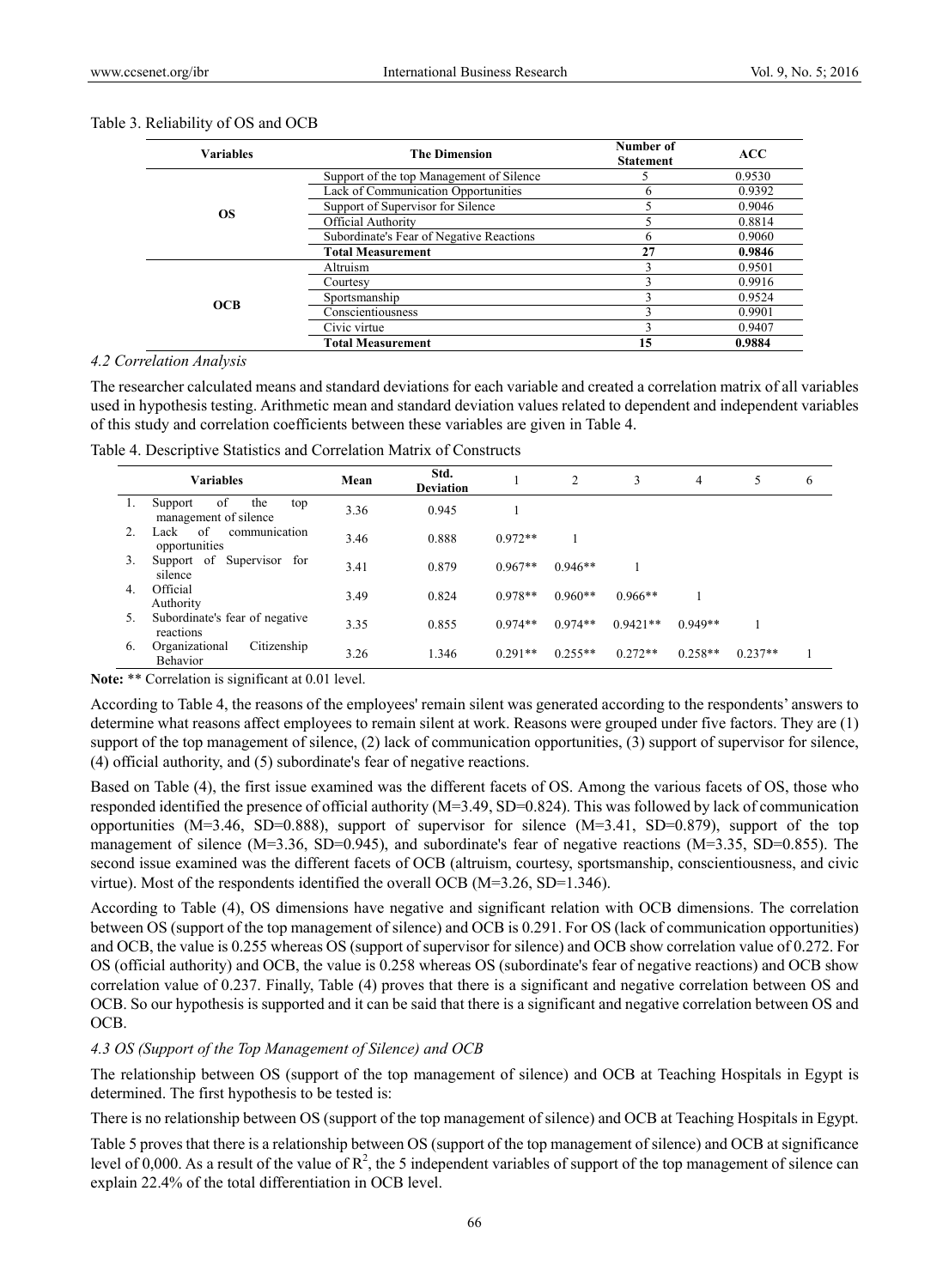|  | Table 5. MRA Results for OS (Support of the top Management of Silence) and OCB |  |  |  |
|--|--------------------------------------------------------------------------------|--|--|--|
|--|--------------------------------------------------------------------------------|--|--|--|

|           |                                                                 | $\mathbf{R}^2$                                  |
|-----------|-----------------------------------------------------------------|-------------------------------------------------|
|           |                                                                 |                                                 |
|           |                                                                 | 0.127                                           |
|           |                                                                 |                                                 |
|           |                                                                 |                                                 |
| $0.746**$ | 0.247                                                           | 0.061                                           |
|           |                                                                 |                                                 |
|           |                                                                 |                                                 |
|           |                                                                 | 0.084                                           |
|           |                                                                 |                                                 |
|           |                                                                 | 0.014                                           |
|           |                                                                 |                                                 |
|           |                                                                 | 0.083                                           |
|           | 0.474                                                           |                                                 |
|           | 0.224                                                           |                                                 |
|           | 17.885                                                          |                                                 |
|           |                                                                 |                                                 |
|           | 3.78                                                            |                                                 |
|           | 0.000                                                           |                                                 |
|           | <b>Beta</b><br>$0.419**$<br>$0.377**$<br>$0.332**$<br>$0.626**$ | R<br>0.375<br>0.291<br>0.119<br>0.289<br>5, 309 |

\*\*  $P < 01$ 

For the results of a structural analysis of the MRA, the direct effect of OS (support of the top management of silence) and OCB is obtained. Because MCC is 0.474, it is concluded that there is enough empirical evidence to reject the null hypothesis.

#### *4.4 OS (Lack of Communication Opportunities) and OCB*

The relationship between OS (lack of communication opportunities) and OCB at Teaching Hospitals in Egypt is determined. The second hypothesis to be tested is:

There is no relationship between OS (lack of communication opportunities) and OCB at Teaching Hospitals in Egypt.

Table 6. MRA Results for OS (Lack of Communication Opportunities) and OCB

|    | The Variables of OS (Lack of Communication Opportunities)                                                          | Beta      | R      | $\overline{\mathbf{R}^2}$ |
|----|--------------------------------------------------------------------------------------------------------------------|-----------|--------|---------------------------|
| 1. | There is no exchange of information between various departments and<br>divisions within the organization.          | 0.200     | 0.224  | 0.050                     |
| 2. | The chances of communication between employees in other departments<br>are not enough                              | 0.109     | 0.063  | 0.003                     |
| 3. | Management of the organization does not notify the staff with the<br>organization's important problems and issues. | $0.331**$ | 0.291  | 0.084                     |
| 4. | There is not enough channels of communication between employees and<br>senior management of the organization.      | $0.646**$ | 0.375  | 0.140                     |
| 5. | Management of the organization does not bother to hold meetings to<br>discuss issues and matters relating to work. | 0.100     | 0.247  | 0.061                     |
| 6. | My superiors at work do not possess the good skills needed for listening<br>to my views and suggestions.           | $0.303**$ | 0.119  | 0.014                     |
| ٠  | MCC                                                                                                                |           | 0.476  |                           |
| ٠  | DC                                                                                                                 |           | 0.226  |                           |
| п  | Calculated F                                                                                                       |           | 15.026 |                           |
| ٠  | Degree of Freedom                                                                                                  |           | 6,308  |                           |
| ٠  | Indexed F                                                                                                          |           | 3.01   |                           |
| ٠  | Level of Significance                                                                                              |           | 0.000  |                           |
|    | ** $P < 01$                                                                                                        |           |        |                           |

As Table (6) proves, the MRA resulted in the R of 0.476. This means that OCB has been significantly explained by the 6 independent variables of lack of communication opportunities.

Furthermore, the  $R^2$  of 0.226 indicates that the percentage of the variable interprets the whole model, that is, 22.6%. It is evident that the six independent variables justified 22.6% of the total factors of OCB. Hence, 77.47% are explained by the other factors. Therefore, there is enough empirical evidence to reject the null hypothesis.

#### *4.5 OS (Support of Supervisor for Silence) and OCB*

The relationship between OS (support of supervisor for silence) and OCB at Teaching Hospitals in Egypt is determined. The third hypothesis to be tested is:

There is no relationship between OS (support of supervisor for silence) and OCB at Teaching Hospitals in Egypt.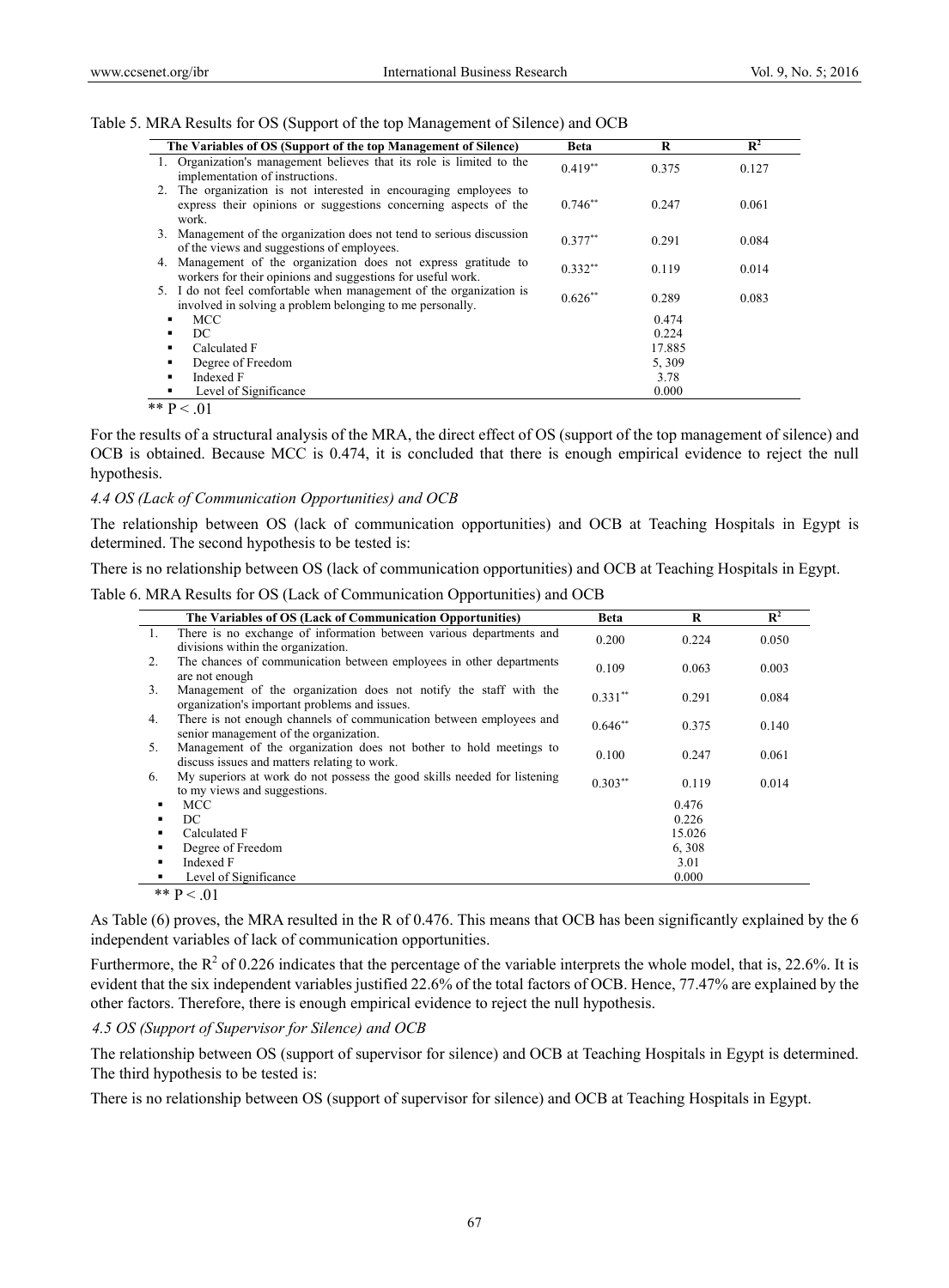| Table 7. MRA Results for OS (Support of Supervisor for Silence) and OCB |
|-------------------------------------------------------------------------|
|-------------------------------------------------------------------------|

|    | The Variables of OS<br>(Support of Supervisor for Silence)                                       | <b>Beta</b> | R      | $\mathbb{R}^2$ |
|----|--------------------------------------------------------------------------------------------------|-------------|--------|----------------|
|    | I hesitate to speak freely with my direct manager concerning a problem at<br>work.               | $0.537**$   | 0.405  | 0.164          |
| 2. | My direct manager does not care about any negative information about<br>my performance.          | 0.273       | 0.289  | 0.083          |
| 3. | My direct manager sees any criticism against him a sort of challenging<br>him.                   | 0.140       | 0.247  | 0.061          |
| 4. | My direct manager suspects the source of my information concerning my<br>performance at work.    | $0.254**$   | 0.119  | 0.014          |
| 5. | My direct manager sees the difference in opinion on the problems of<br>working longer unhelpful. | $0.167**$   | 0.078  | 0.006          |
| ٠  | <b>MCC</b>                                                                                       |             | 0.468  |                |
|    | DC                                                                                               |             | 0.219  |                |
|    | Calculated F                                                                                     |             | 17.286 |                |
|    | Degree of Freedom                                                                                |             | 5,309  |                |
|    | Indexed F                                                                                        |             | 2.63   |                |
|    | Level of Significance                                                                            |             | 0.000  |                |

\*\*  $P \le 01$ 

Table 7 proves that there is a relationship between OS (support of supervisor for silence) and OCB. As a result of the value of  $\mathbb{R}^2$ , the 5 independent variables of support of supervisor for silence can explain 21.9% of the total differentiation in OCB level. For the results of a structural analysis of the MRA, the direct effect of OS (support of supervisor for silence) and OCB is obtained. Because MCC is 0.468, there is enough empirical evidence to reject the null hypothesis.

#### *4.6 Organizational Silence (Official Authority) and OCB*

The relationship between OS (official authority) and OCB at Teaching Hospitals in Egypt is determined. The fourth hypothesis to be tested is:

There is no relationship between OS (official authority) and OCB at Teaching Hospitals in Egypt.

Table 8. MRA Results for OS (Official Authority) and OCB

| The Variables of OS<br>(Official Authority)                                                                           | <b>Beta</b> | R      | $\mathbb{R}^2$ |
|-----------------------------------------------------------------------------------------------------------------------|-------------|--------|----------------|
| My direct manager depends mainly on the official authority to<br>influence subordinates.                              | $0.523**$   | 0.375  | 0.140          |
| 2.<br>My direct manager draws on the method of threatening with<br>punishment to guide the behavior of subordinates.  | 0.118       | 0.247  | 0.061          |
| 3.<br>My direct manager accepts excuses of subordinates with difficulty<br>when they commit negligence in their work. | $0.272*$    | 0.291  | 0.084          |
| 4.<br>My direct manager directs the behavior of subordinates through<br>compliance with laws and regulations.         | $0.304**$   | 0.119  | 0.014          |
| My direct manager complies with laws and regulations in force<br>when solving problems of subordinates.               | $0.141*$    | 0.016  | 0.002          |
| <b>MCC</b><br>٠                                                                                                       |             | 0.461  |                |
| DC<br>٠                                                                                                               |             | 0.212  |                |
| Calculated F<br>п                                                                                                     |             | 16.636 |                |
| Degree of Freedom<br>٠                                                                                                |             | 5, 309 |                |
| Indexed F<br>٠                                                                                                        |             | 3.78   |                |
| Level of Significance                                                                                                 |             | 0.000  |                |

Table 8 proves that there is a relationship between OS (official authority) and OCB at significance level of 0,000. As a result of the value of  $\mathbb{R}^2$ , the 5 independent variables of official authority can explain 21.2% of the total differentiation in OCB level.

For the results of a structural analysis of the MRA, the direct effect of OS (official authority) and OCB is obtained. Because MCC is 0.461, it is concluded that there is enough empirical evidence to reject the null hypothesis.

*4.7 Organizational Silence (Subordinate's Fear of Negative Reactions) and OCB* 

The relationship between OS (subordinate's fear of negative reactions) and OCB at Teaching Hospitals in Egypt is determined. The fifth hypothesis to be tested is:

There is no relationship between OS (subordinate's fear of negative reactions) and OCB at Teaching Hospitals in Egypt.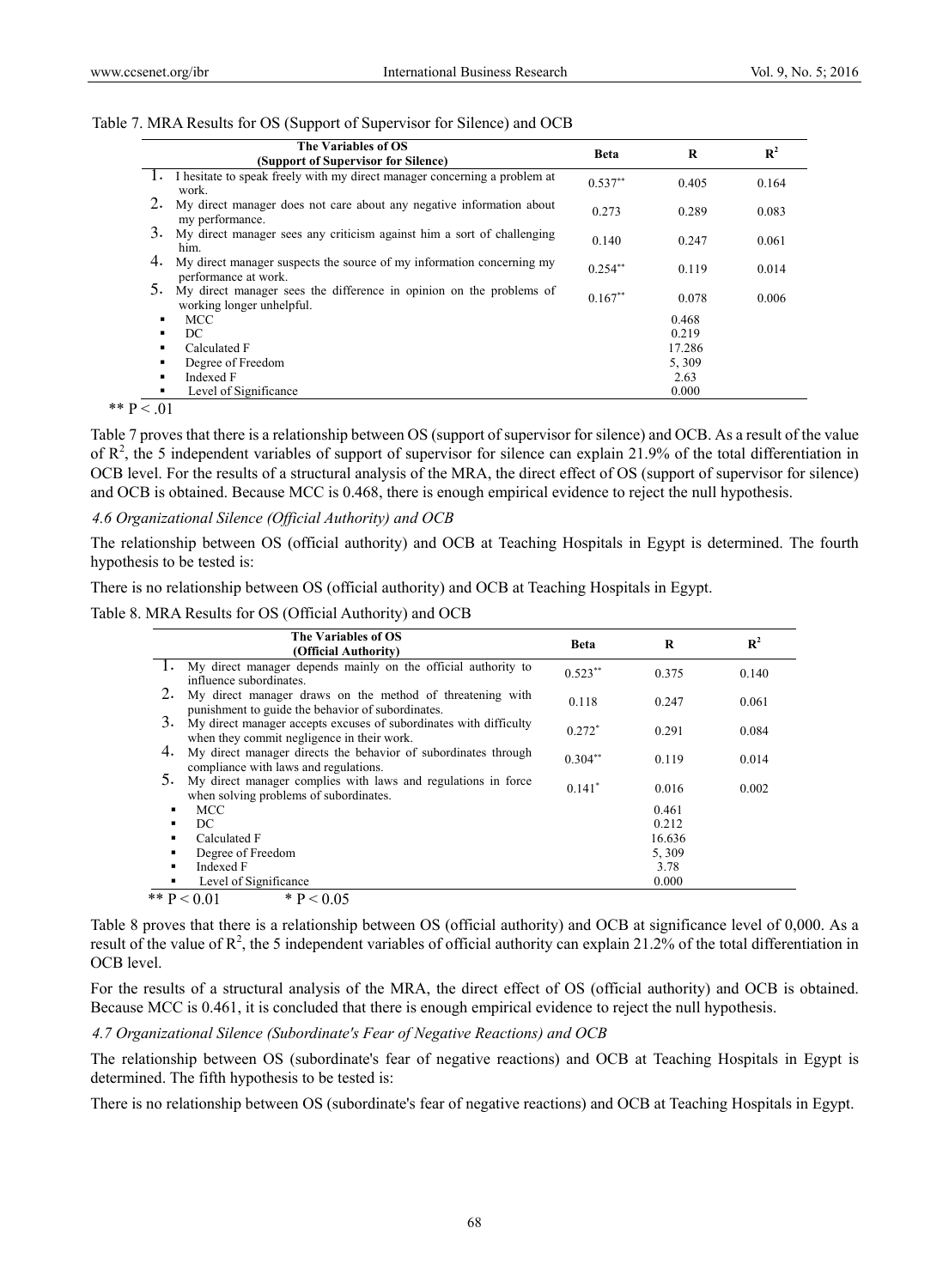| The Variables of OS (Subordinate's Fear of Negative Reactions) |                                                                                                      | Beta       | R      | $\mathbf{R}^2$ |
|----------------------------------------------------------------|------------------------------------------------------------------------------------------------------|------------|--------|----------------|
|                                                                | I feel afraid to inform my direct manager with the problems of work in<br>the organization.          | $0.153*$   | 0.033  | 0.001          |
| 2.                                                             | I don't tend to talking about the negative working conditions for fear of<br>being held accountable. | $0.646**$  | 0.247  | 0.061          |
| 3.                                                             | I prefer to stay silent in order to avoid conflicts or disagreements with<br>superiors.              | $0.846**$  | 0.289  | 0.083          |
| 4.                                                             | I prefer to stay silent for fear of breaking my relationships with my<br>colleagues.                 | 0.094      | 0.201  | 0.080          |
|                                                                | I prefer to stay silent not to be considered a problem-maker.                                        | $0.467**$  | 0.291  | 0.084          |
| 6.                                                             | My speaking of work problems could be harmful to my personal<br>interests.                           | $0.375***$ | 0.119  | 0.014          |
|                                                                | <b>MCC</b>                                                                                           |            | 0.443  |                |
|                                                                | DC.                                                                                                  |            | 0.196  |                |
|                                                                | Calculated F                                                                                         |            | 12.511 |                |
|                                                                | Degree of Freedom                                                                                    |            | 6,308  |                |
|                                                                | Indexed F                                                                                            |            | 3.01   |                |
|                                                                | Level of Significance                                                                                |            | 0.000  |                |

\*\*  $P < 0.01$  \* P  $< 0.05$ 

As Table (9) proves, the MRA resulted in the R of 0.443. This means that OCB has been significantly explained by the 6 independent variables of subordinate's fear of negative reactions. Furthermore, the  $R^2$  of 0.196 indicates that the percentage of the variable interprets the whole model, that is, 19.6%. It is evident that the six independent variables justified 19.6% of the total factors of OCB. Hence, 80.4% are explained by the other factors. Therefore, there is enough empirical evidence to reject the null hypothesis.

## **5. Research Findings**

The present study on analyzing the relationship between OS (support of the top management of silence, lack of communication opportunities, support of supervisor for silence, official authority, subordinate's fear of negative reactions) and OCB at Teaching Hospitals in Egypt revealed the following results:

There is a significant relationship between OS and OCB at Teaching Hospitals in Egypt. OS plays an important role in influencing OCB.

Organ (1988) developed a taxonomy of OCB that included altruism, conscientiousness, sportsmanship, courtesy, and civic virtue. Measures commonly used to assess the sportsmanship dimension include the items, "Is the classic 'squeaky wheel' that always needs greasing" (item reverse scored), and "Consumes a lot of time complaining about trivial matters" (Podsakoff, et al., 1990).

ES may arise due to underlying prosocial motives. It is withholding of work related ideas, information, or opinions with the goal of benefiting other people or the organization - based on altruism or cooperative motives (Van Dyne et al., 2003).

For organizations to function effectively, employees must frequently go beyond the often narrowly defined formal roles of their jobs. These types of extra-role work-related behaviors have been identified and defined in numerous ways, but in general they are prosocial work-related behaviors which are not specified in formal role prescriptions, not recognized by formal reward systems, and not a source of negative consequences when not performed by employees (Van Dyne & LePine, 1998).

Employee's expressive behaviors have frequently been examined as a form of OCB and related concepts (extra-role behaviors, organizational spontaneity, prosocial organizational behaviors; Brief & Motowidlo, 1986; George & Brief, 1992; LePine & Van Dyne, 1998; Smith, et al., 1983; Van Dyne et al., 2003; Van Dyne & LePine, 1998).

There are two dimensions of OCB: altruism, which appears to assess behavior that is directly and intentionally meant to help a specific person in face-to-face situations, and generalized compliance, which refers to a more impersonal form of conscientiousness which is beneficial to general organizational systems (Smith et al., 1983; Podsakoff, et al., 2000).

Moreover, voice and related behaviors are specified in many OCB measurement items, for example: "Makes innovative suggestions to improve department" (altruism dimension; Smith et al., 1983). "Passes along information to co-workers" (OCB-Individual dimension; Williams & Anderson, 1991). "Frequently communicates to co-workers suggestions on how the group can improve" (individual initiative dimension; Moorman & Blakely, 1995). "Encourages hesitant or quiet co-workers to voice their opinions when they otherwise might not speak up" (loyal boosterism dimension; Moorman & Blakely, 1995). "Often motivates others to express their ideas and opinions" (individual initiative dimension; Moorman & Blakely, 1995). "Defends the organization when other employees criticize it" (loyal boosterism dimension; Moorman & Blakely, 1995). "Offer ideas to improve the functioning of the organization" (OCB-Other dimension; Lee & Allen, 2002).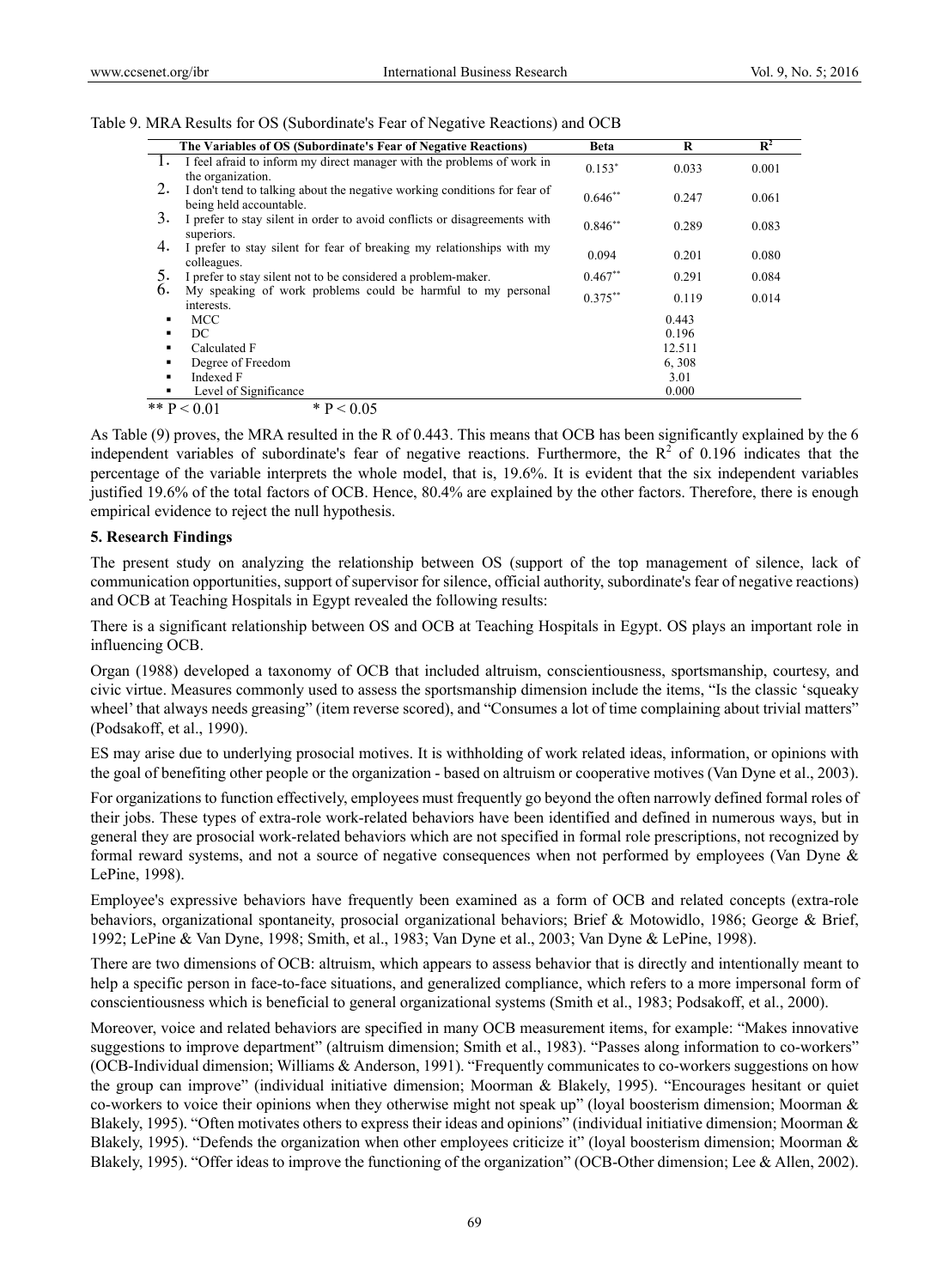## **6. Research Recommendations**

- 1. Officials should work in the organization to create a culture that will encourage employees to speak, and not to keep silent regarding all critical business issues so that we can know their problems and try to resolve them.
- 2. The need to increase attention and action on the coherence of the Organization group, as well as the professional commitment and procedural justice because of its inverse relationship to silent workers. It has been found that the more these variables exit, the less workers keep silent.
- 3. The need for increased attention on the part of senior management to support the exchange of information and ideas with employees in the organization process because its significant correlation effect is obvious to silence workers. The civil servant who feels that his heads do not care about his views would be more silent.
- 4. Notes from the results of the study also showed significant correlation between the extent of adoption of the supervisors of the behavior of silence and silent workers. This means that supervisors ought to pay due attention to the opinions and suggestions of subordinates so that the behavior of silence regarding many of the important issues in the organization may decline.
- 5. Paying attention to officials in the organization, including the development of effective communication channels between workers, as well as transferring their knowledge and skills to those responsible for decision-making. This is reflected in increased confidence of senior management personnel lowering their silence about the critical issues in the organization.
- 6. Preparation and training of administrative leaders, as the training is the mainstay of administrative development. Hence, managers should provide an opportunity for subordinates to participate in matters relating to their work and listen to and study their views, desires, needs and then execute the good ones. There is a need for continuous encouragement to them for the good work and giving them more confidence about the effective performance. Heads should pay attention to each new initiative of the workers and convince them with the interest and desire of the administration in innovation and continuous improvement in the ways and methods of work. It gives them the opportunity to participate in the administration as a kind of stimulus, encouraging participation and innovation through involvement in setting goals of the organization, the decision-making process, and determining the stage of their participation.
- 7. Improving leadership patterns requires a scientific approach to stimulate the administrative leaders for continual good performance. This requires adopting modern systems of management, such as management by goals which achieves flexibility and freedom in performance besides saving management time in the planning and follow-up of work. Add to this development of subordinates who are the second row capable of leadership. This is one of the important results.
- 8. Encouraging personal initiative of the workers by offering rewards and incentives for new ideas that contribute to the treatment of problems of the organization and help in its development.
- 9. Formation of specialized committees to study the proposals and issues that relate to subordinates and commitment to their recommendations.
- 10. Promote open-door policy by opening channels of communication to the subordinates to communicate their ideas to their heads, either through personal meetings, suggestion funds or regular meetings, as well as facilitating communication with higher heads in case direct head does not respond.

## **7. Research Implications**

The findings of the study should contribute to managers and practitioners becoming more aware of ES. In addition, management should encourage employees to express their relevant ideas, information and opinions.

The ambiguity of the role or tasks of the employee leads to role conflict, which contributes to an increasing climate of silence.

Therefore, the clarity of the role and duties of the employee lead to a sense of employee comfort and some kind of harmony or balance between the formal role and the role expected, which helps reduce OS (Deci, et al., 1989).

The nature of silence behavior makes it difficult to break. This may be due to the fact that OS may be a result of lack of confidence in the organization.

It may be difficult to restore that trust in a short period of time. This is because breaking silence and transition from a climate of silence to one that encourages talking may need a revolutionary or radical change of system (Morrison & Milliken, 2000).

Silence climate has an impact on the ability of an organizations to detect errors and learn. Therefore, organizational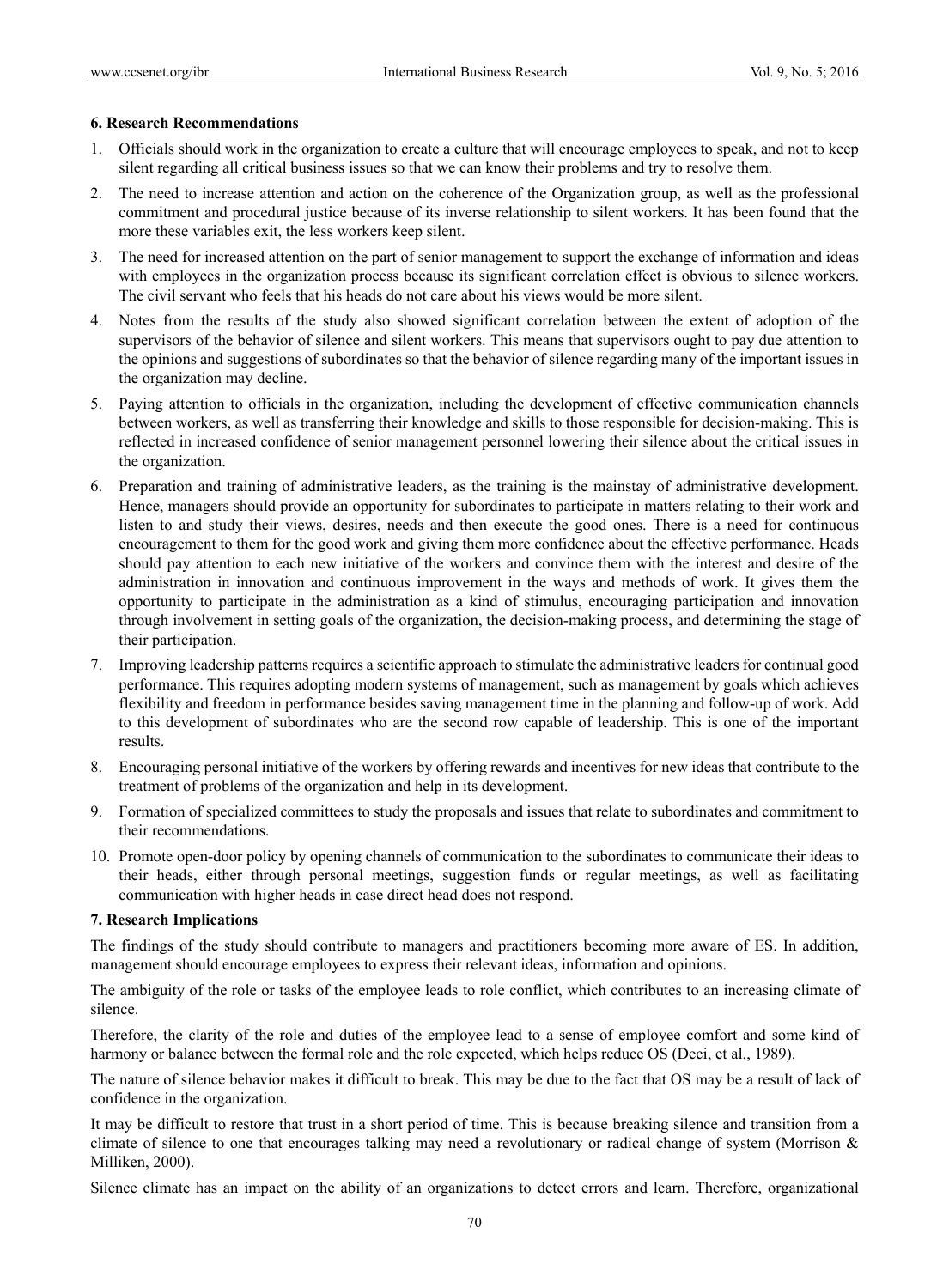effectiveness is negatively affected. ES behaviour can also create stress, cynicism, and dissatisfaction (Tamuz, 2001).

Breaking silence needs a vision which can provide a climate that helps in engagement and talking. Silence can be overcome through (1) encouraging employees to talk about work issues and choosing the appropriate time for that, (2) increasing employees' exchange and circulation of new ideas, (3) coordination between different departments and divisions within the organization, (4) provision of good channels of communication between the employees within the organization, (5) paying attention to the moral of the employees within the organization, (6) provision of organizational support for the exchange of ideas associated to labor issues, and (7) encouraging employees to creative thinking within the organization (Piderit & Ashford, 2003).

Another way of breaking silence would be through the keenness of the leaders of organizations to fight or prevent any impediments to the transfer or exchange of upwards information relating to problems and issues of work (Edmondson, 2003).

Top managers and supervisors have to create a workplace where employees will feel safe to express their views and will be encouraged to offer their ideas and suggestions.

Therefore, top managers and supervisors should develop attitudes and engage in behaviours that would create a psychologically safety net for their employees. (Vakola & Bouradas, 2005).

There are some tools that can be used for the purpose of breaking OS. They are (1) the need to motivate employees to talk and provide their opinions and suggestions about work problems, (2) developing effective communication channels which support exchange and transfer of ideas and information, and (3) the need to employ and attract talented employees, especially those who have high levels of organizational commitment. This is because these employees have a high tendency to speak and participate in labor issues. Thus, OS can be reduced or faced focusing on the selection and retention of this distinctive quality of the staff (Vakola & Bouradas, 2005).

Finally, employees are regarded as major sources of change, creativity, learning, and innovation, which are critical factors to the success of organizations. However, many employees choose not to voice their opinions and concerns about matters in their organizations. Employees choose organizations in which they can express themselves. How to break silence culture and establish a free climate to encourage employees' voice are big challenges to be faced by managers (Liu, et al. 2009).

## **8. Limitations and Future Research**

There are some limitations of this study. They are (1) data was gathered from one private sector in Egypt. Therefore, the findings of this research need to be evaluated with this in mind. The survey answers are related to the perception of employees at that moment, (2) the respondents were unwilling to answer the questionnaires accurately. Therefore, before distributing questionnaires among respondents, we attempted to describe the positive effects of the results of this research on their work-life quality and satisfying their needs, (3) the current study is about cause and effect relationship among research variables; maybe there are other factors that affect research variables, which need to be identified.

Although the current research has contributed to the study of the determinants of silence, the field is still open to continue and complete research in this area. There are several areas for future research. They are (1) identifying factors that affect ES (2) identifying the effects of ES on job satisfaction and organizational commitment (3) identifying the effects of leadership style on ES, (4) identifying the effects of demographic variables on ES, (5) identifying the relationship between organizational culture and OS, (6) identifying the relationship between organizational success and OS, (7) identifying the relationship between organizational excellence and OS, (8) silence motivations (defensive silence, relations supportive silence, de facto silence, the silence of negligence) in service organizations, (9) the relationship between silence and organizational justice within business organizations, (10) comparing determinants of silence in the production and service organizations, and (11) the relationship between the determinants of OS and work involvement.

## **9. Conclusion**

This study attempted to find out the relationship between OS and OCB. In present day, there are many threats for organizations in competitive business environment. To survive longer, organizations have to utilize their human resources especially in terms of using their unknown potentials. Voice is a way to obtain individuals' valuable thoughts and ideas which might contribution to the objectives of organization. On the other hand, employees' over efforts not mentioned officially are very important to achieve strategic goals and take advantages in the market.

The study proved that there is a strong and negative relationship between OS and OCB. This means, if employees are not allowed to express their ideas related to work, their OCB level decreases. Thus, the organization loses new ideas, thoughts, creative solutions and employees' effort more than usual job duties which might be very beneficial to the organization. It can be recommended that organizations should support and create an organizational climate in which employees are able to talk.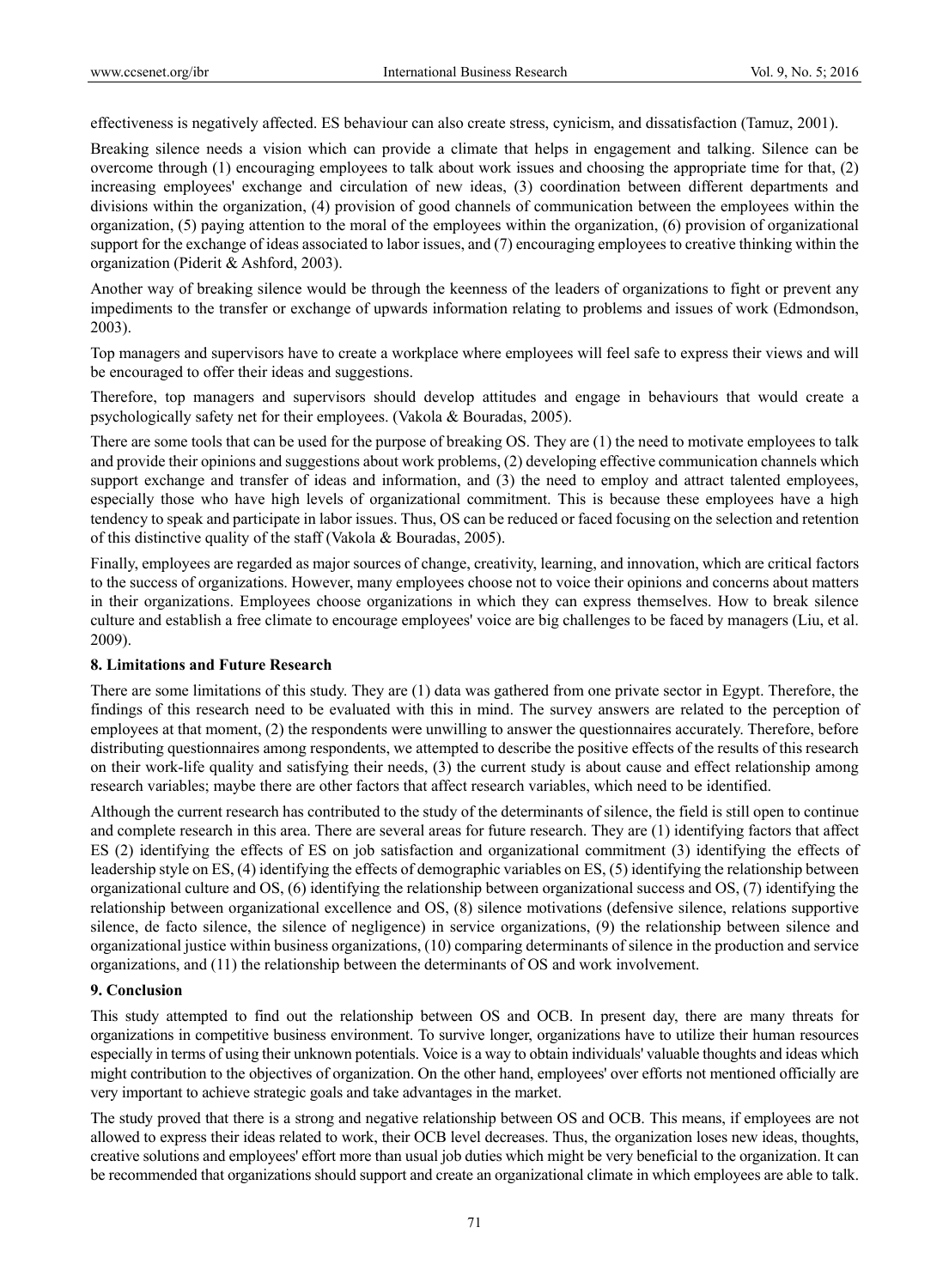#### **References**

- Alparslan, A. (2010). Örgütsel Sessizlik İklimi Ve İşgören Sessizlik Davranişlari Arasindaki Etkileşim: Mehmet Akif Ersoy Üniversitesi Öğretim Elemanlari Üzerinde Bir Araştirma, Master Thesis, University of Suleyman Demirel.
- Argyris, C. (1997). Double Loop Learning in Organizations, *Harvard Business Review, 55*(5)11-128.
- Argyris, C., & Schon, D. (1978). ''Reading'', Organisational Learning, Addison-Wesley, MA. Ashforth, E. and Mael, A. (1989), ''Social identity and the organization'', *Academy of Management Review, 14*, 20-39.
- Ashford, S., Rothbard, N., Piderit S., & Dutton J. (1998). Out on a limb: The Role of Context and Impression Management in Selling Gender-Equity, Issues. *Administrative Science Quarterly, 43*(1), 23-57. http://dx.doi.org/10.2307/2393590
- Beer, M. (2009). High Commitment, High Performance Management, HBSWK.HBS.EDU.
- Berry, L., & Parasuraman, A. (1991). Marketing Service, Competing through Quality, The Free Press, New York.
- Bildik, B. (2009). Liderlik tarzlari, orgütsel sessizlik ve orgütsel baglilik iliçkisi, Yayinlanmiç Yüksek Lisans Tezi, Gebze Yüksek Teknoloji Enstitüsü Sosyal Bilimler Enstitüsü, Gebze.
- Bogosian, R. (2012). Engaging Organizational Voice: A Phenomenological Study of Employee's Lived Experiences of Silence in Work Group Settings, The Faculty of Graduate School of Education and Human Development of the George Washington University.
- Borman, W., & Motowidlo, S., (1997). Task Performance and Contextual Performance: The Meaning for Personnel Selection Research, *Human Performance, 10*, 99-109.
- Brief, A. P., & Motowidlo, S. J. (1986). Prosocial organizational behaviors. *Academy of Management Review, 11*, 710-725.
- Brinsfield, C. (2009). Employee Silence: Investigation of Dimentionality, Development of Measures and Examination of Related Factors. (Unpublished dissertation: The Ohio State University).
- Brinsfield, C., Edwards, M., & Greenberg, J. (2009). Voice and Silence in Organizations: Historical Review and Current Conceptualizations. In J. Greenberg, M. S. Edwards (Eds.), Voice and Silence in Organizations (pp. 3-33). UK: Emerald Group Publishing LTD.
- Cakici, A. (2007). Örgütlerde Sessizlik: Sessizliğin Teorik Temelleri ve Dinamikleri", Ç.Ü. *Sosyal Bilimler Enstitüsü Dergisi, 16*(1), 145-162.
- Çakici, A. (2010). Orgütlerde iç goren sessizligi, neden sessiz kalmayi tercih ediyoruz?. Ankara: Detay Yayincilik.
- Cohen, A., & Vigoda, E. (2000). Do good citizens make good organizational citizens? An empirical examination of the relationship between general citizenship and organizational citizenship behavior in Israel, *Administration and Society, 32*, 596- 625. http://dx.doi.org/10.1177/00953990022019597
- Daniel, W. (1999). Biostatistics: A Foundation for Analysis in the Health Sciences, 7th Ed, New York, John Wiley & Sons.
- Deci, E., Connell, J., & Ryan, R. (1989). Self-Determination in Work Organization. *Journal of Applied Psychology,74*(4), PP. 580-590. http://dx.doi.org/10.1037/0021-9010.74.4.580
- Deming, W. (1986). Out Of the Crisis". Cambridge, MA: MIT Press, 24-42.
- Donaghey, J., Cullinane, N., Dundon, T., & Wilkinson, A. (2011), Reconceptualising employee silence: problems and prognosis. *Work, Employment and Society, 2*5(1), 51-67. http://dx.doi.org/10.1177/0950017010389239
- Edmondson, A. (1996). Learning from Mistakes is Easier than Done: Group and Organizational Influence on the Detection and Correction of Human Error, *Journal of Applied Behavioral Science,32*(1).
- Edmondson, A. (2003). Speaking up in the operating room: How team leaders promote learning in interdisciplinary action teams. *Journal of Management Studies, 40*, 1419-1452. http://dx.doi.org/10.1111/1467-6486.00386
- Ehrhart, M., & Naumann, S. (2004). Leadership and Procedural Justice Climate Citizenship Behavior as Antecedents of Unit-Level Organizational, *Personnel Psychology, 57,* 61-94. http://dx.doi.org/10.1111/j.1744-6570.2004.tb02484.x
- Erigüç, G. (2012). Sağlık kurumlarında insan kaynakları yönetimi ve tıbbi personelin önemi, İçinde M. Tatar (Ed.). Sağlık kurumları yönetimi-1. Eskişehir: Anadolu Üniversitesi Yayını.
- Erturk, A., Yılmaz, C., & Ceylan, A. (2004). Promoting Organizational Citizenship Behaviors: Relative Effects of Job Satisfaction, Organizational Commitment, and Perceived Managerial Fairness, *METU Studies in Development, 31*,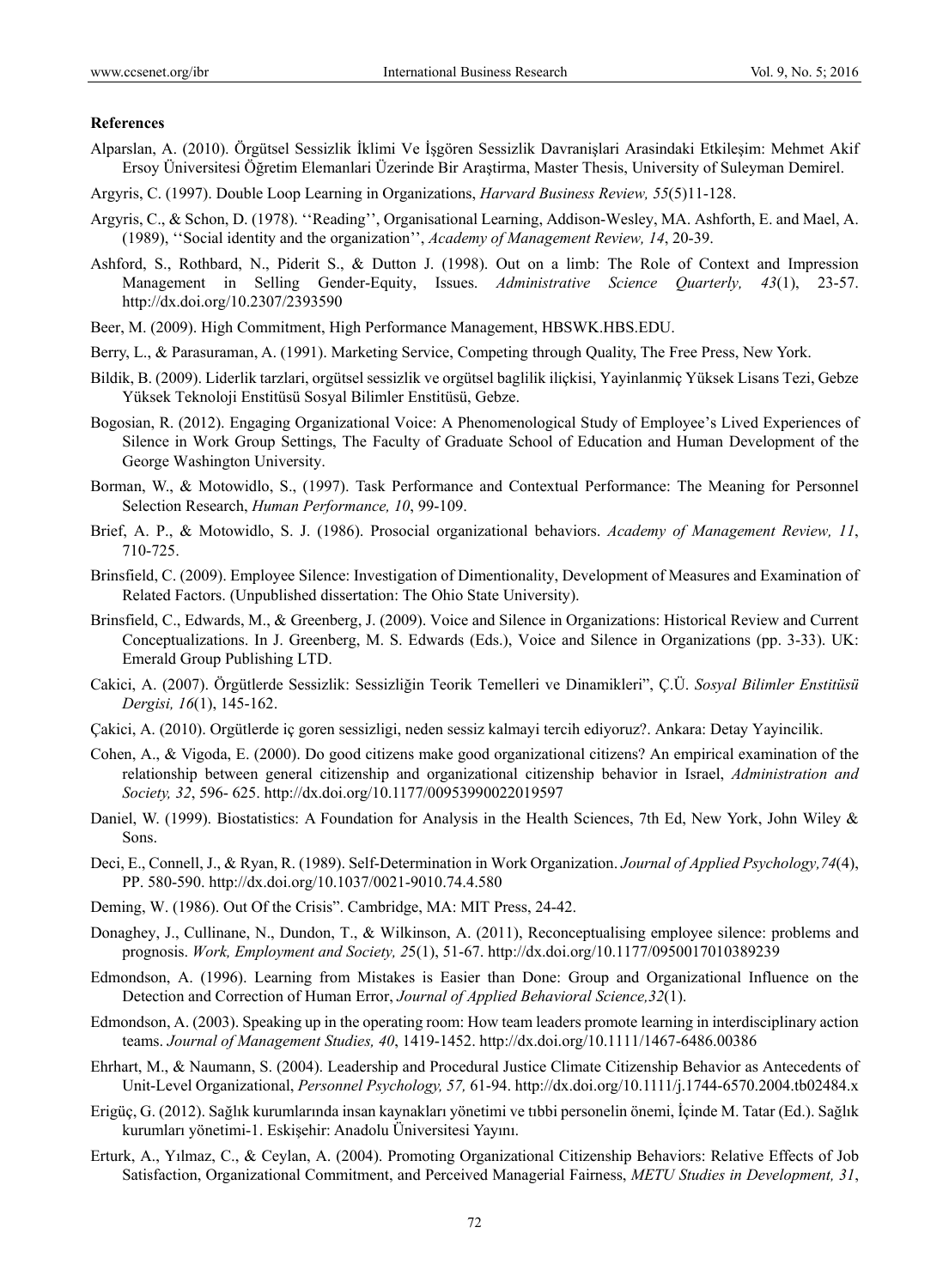89-210.

- Gambarotto, F., & Cammozzo. A. (2010). Dreams of Silence Employee Voice and Innovation in a Public Sector Community of Practice, Innovation, Management, *Policy and Practice, 12*(2), 166-179. http://dx.doi.org/10.5172/impp.12.2.166
- George, J. M., & Brief, A. P. (1992). Feeling good-doing good: A conceptual analysis of the mood at work-organizational spontaneity relationship. *Psychological Bulletin, 112*, 310-329. http://dx.doi.org/10.1037/0033-2909.112.2.310
- Glauser, M. (1984). Upward Information Flow In Organizations: Review And Conceptual Analysis. *Human Relations, 37*, 613-643. http://dx.doi.org/10.1177/001872678403700804
- Hazen, M. (2006). Silence, Perinatal Loss and olyphony: a post Modern perspective. *Journal of organizational change management, 19*(2), 237-249. http://dx.doi.org/10.1108/09534810610648933
- Henriksen, K., & Dayton, E. (2006). Organizational silence and hidden threats to patient safety, *Health Services Research, 41*(4), Part II, 1539-1554.
- Jensen, J. (1973). Communicative functions of silence. *ETC, 30*, 249-257.
- Kahn W. (1990). Psychological conditions of personal engagement and disengagement at work. *Admin. Sci. Q., 33*(4), 692-724. http://dx.doi.org/10.2307/256287
- Karacaoglu, K., & Cingoz, A. (2008). Örgütsel Sessizlik. Ozdevecioglu, M. and H. Karadal (Ed.), Örgütsel Davranışta Seçme Konular, Ankara, 155-167.
- Katz, D., & Kahn, R. (1978). The Social Psychology of Organizations, New York.
- Konovsky, M., & Organ, D. (1996). Dispositional and Contextual Determinants of Organizational Citizenship Behavior, *Journal of Organizational Behavior, 17*(3), 253-266. http://dx.doi.org/10.1002/(SICI)1099-1379(199605)17:3<253::AID-JOB747>3.0.CO;2-Q
- Konovsky, M., & Pugh, S., (1994). Citizenship Behavior and Social Exchange, *Academy of Management Journal, 37*(3), 656-669. http://dx.doi.org/10.2307/256704
- Korsgaard, M. Meglino, B., & Lester, S. (1997). Beyond Helping: Do Other-Oriented Values Have Broader Implications In Organizations? *Journal of Applied Psychology, 82*, 160-77. http://dx.doi.org/10.1037/0021-9010.82.1.160
- Kostiuk, D. (2012). Silence: The Reasons why People May Not Communicate (online) available at https://books.google.com.eg/books?id=QAphoAEACAAJ
- Langdridge, D. (2004). Introduction to Research Methods and Data Analysis. Harlow: Pearson Education.
- Lee, K., & Allen, N. J. (2002). Organizational citizenship behavior and workplace deviance: The role of affect and cognitions. *Journal of Applied Psychology, 87*, 131-142. http://dx.doi.org/10.1037/0021-9010.87.1.131
- LePine, J. A., & Van Dyne, L. (1998). Predicting voice behavior in work groups. *Journal of Applied Psychology, 83*, 853-868. http://dx.doi.org/10.1037/0021-9010.83.6.853
- Liu, D., Wu, J., & Ma, J. (2009). Organizational silence, a survey on employees working in a telecommunication company. IEEE Xplore.ieee.org. 1647. http://dx.doi.org/10.1109/iccie.2009.5223551
- Milliken, F., Morrison, E., & Hewlin, P. (2003). An exploratory study of employee silence: Issues that employees don't communicate upward and why. *J. Manage. Stud., 40*(6), 1453-1476. http://dx.doi.org/10.1111/1467-6486.00387
- Moorhead, G., & Griffin, R. (2004). Organizational Behavior, Managing People and Organization. 7<sup>th</sup> Ed New York. Haughton, Mifflin Company.
- Moorman, R. H., & Blakely, G. L. (1995). Individualism-collectivism as an individual difference predictor of organizational citizenship behavior. *Journal of Organizational Behavior, 16*, 127-142. http://dx.doi.org/10.1002/job.4030160204
- Morrison, E., & Milliken, F. (2000). Organizational silence: A barrier to change and development in a pluralistic World. *Acad. Management Review, 25*(4), 706-725.
- Morrison, E., & Milliken, F. (2003). Speaking up, remaining silent: The dynamics of voice and silence in organizations. *J. Manage. Stud., 40*(6), 1353-1358. http://dx.doi.org/10.1111/1467-6486.00383
- Nemeth, C., & Staw, B., (1989). The Tradeoffs of Social Control and Innovation in Small Groups and Organizations. In L. Berkowitz (Ed.), *Advances in Experimental Social Psychology,* (22), 175-210. New York: Academic Press. http://dx.doi.org/10.1016/S0065-2601(08)60308-1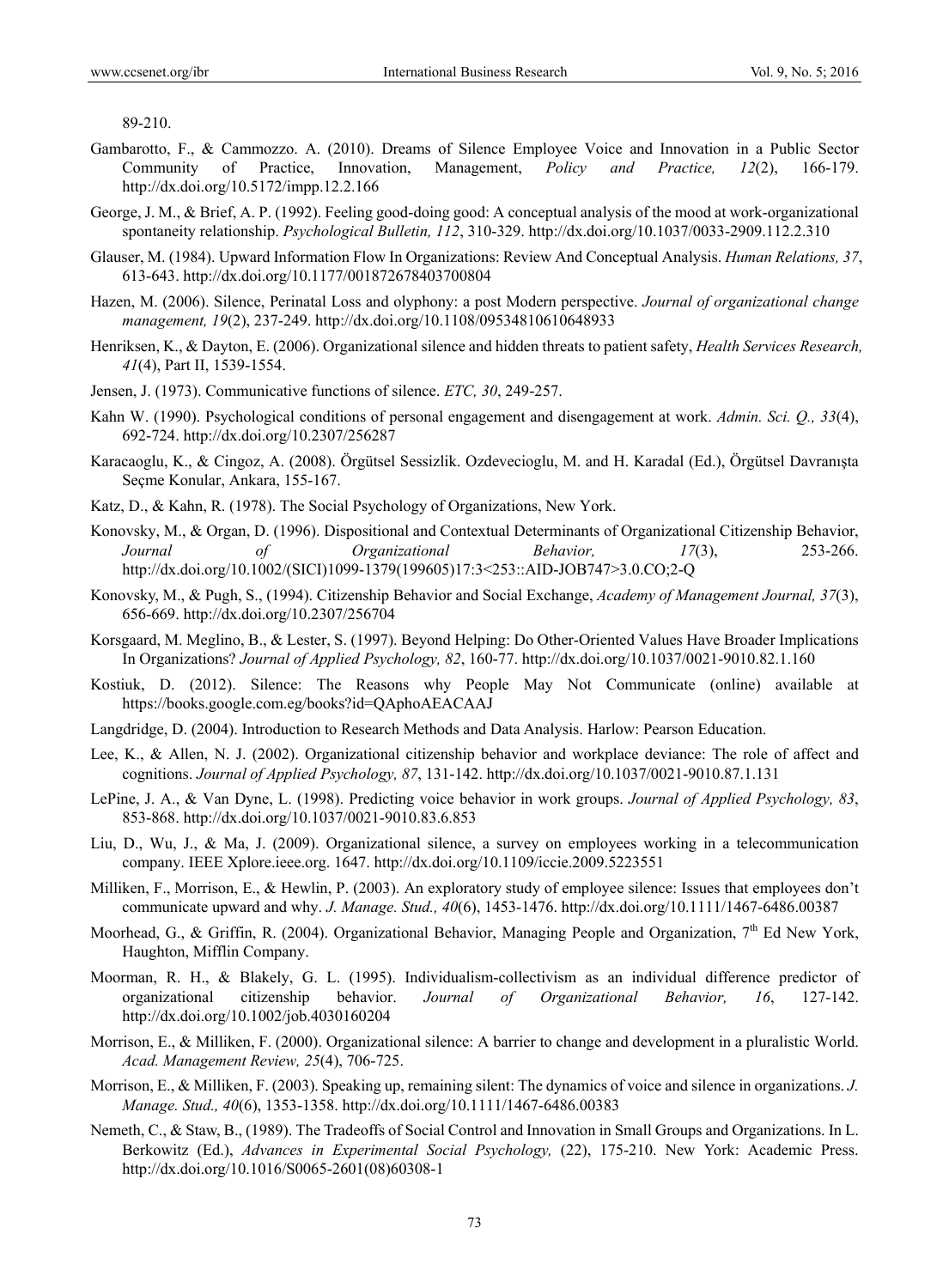Nenette, B. (2002). The View From Taft, Business World, Manila, *May*(1).

- Nikolaou, I., Vakola, M., & Bourantas, D. (2011). The role of silence on employees' attitudes "the day after" a merger. *Personnel Review, 40*(6), 723-741. http://dx.doi.org/10.1108/00483481111169652
- Organ, D. (1988). Organizational Citizenship Behavior: The Good Soldier Syndrome, Lexington, MA: Lexington Books.
- Organ, D. (1990). The Motivational Basis of Organizational Citizenship Behavior, JAI Press, Greenwich, CT.
- Paine, J., & Organ, D. (2000). The Cultural Matrix of Organizational Citizenship Behavior: Some Preliminary Conceptual and Empirical Observations, *Human Resource Management Review, 10*(1), 45-59. http://dx.doi.org/10.1016/S1053-4822(99)00038-8
- Perlow, L., & Repenning N. (2009). The Dynamics Of Silencing Conflict, *Research In Organizational Behaviour, 20*, 1-29. http://dx.doi.org/10.1016/j.riob.2009.06.007
- Piderit, S., & Ashford, S. (2003). Breaking Silence: Tactical Choices Women Managers Make in Speaking Up About Gender-Equity, *Journal of Management Studies, 40*(6), 1477-1502. http://dx.doi.org/10.1111/1467-6486.00388
- Pinder , C., & Harlos, H. (2001). Employee Silence: Quiescence and Acquiescence As Response to Perceived Injustice, *Research in Personnel and Human Research Management, 20*, 331-369. http://dx.doi.org/10.1016/S0742-7301(01)20007-3
- Podsakoff, M., & MacKenzie, S. (1997). Impact of Organizational Citizenship Behavior on Organizational Performance: A Review and Suggestions for Future Research, *Human Performance 10*(2), 133-151. http://dx.doi.org/10.1207/s15327043hup1002\_5
- Podsakoff, M., MacKenzie, S., Moorman, R., & Richard, F. (1990). Transformational Leader Behaviors and Their Effects on Followers' Trust in Leader, Satisfaction, and Organizational Citizenship Behaviors, *Leadership Quarterly, 1*(2), 107-142. http://dx.doi.org/10.1016/1048-9843(90)90009-7
- Podsakoff, P., MacKenzie, S. B., & Hui, C. (1993). Organizational Citizenship Behaviours and Managerial Evaluations of Employee Performance: A Review and Suggestions for Future Research, *Research in Personnel and Human Resources Management, 11*, 1-40.
- Podsakoff, P., McKenzie, S., Paine, J., & Bachrach D. (2000). Organizational Citizenship Behaviours: A Critical Revşew ot the Theoretical and Empirical Lİteratuer and Suggestions for the Future Research, *Journal Management, 26*, 513-563. http://dx.doi.org/10.1177/014920630002600307
- Ravichandran, S., Gilmore, S., & Strohbehn, C. (2007). Organizational Citizenship Behavior Research in Hospitality: Current Status and Future Research Directions, *Journal of Human Resources in Hospitality and Tourism, 6*(2), 59-77. http://dx.doi.org/10.1300/J171v06n02\_04
- Robbins, S., & Judge, T. (2013). Organizational Behavior, Pears Education, Prentice Hall, New Jersey.
- Rodriguez, R. (2004). Overcoming organizational silence: leveraging polyphony as a mean for positive change. *Midwest Academy Management Proceedings,* 5-7.
- Schechtman, G. (2008). When Silence speaks louder than words: Computer-mediated communications and perceived ostracism, PhD, Washington State University.
- Shojaie, S., Zaree Matin, H., & Barani, G. (2011). Analyzing the Infrastructures of Organizational Silence and Ways to Get Rid of it. *Procedia - Social and Behavioral Sciences, 30*, 1731-1735. http://dx.doi.org/10.1016/j.sbspro.2011.10.334
- Slade, M. (2008). The adaptive nature of organizational silence: a sybernetic exploration of the hidden factory. George Washington University.
- Smidts, A., Pruyn, A., & Van Riel, C. (2001), The impact of employee communication and perceived external prestige on organizational identification, *Academy of Management Journal, 44*(5), 1051-1063. http://dx.doi.org/10.2307/3069448
- Smith, C. A., Organ, D. W., & Near, J. P. (1983). Organizational citizenship behavior: Its nature and antecedents. *Journal of Applied Psychology, 68*, 653-663. http://dx.doi.org/10.1037/0021-9010.68.4.653
- Sparrowe, R., & Linden, R. (2005). Two Routes to Influence: Integrating Leader-Member Exchange and Network Perspectives. *Administrative Science Quarterly, 50*, 505-535.
- Spreitzer, G. (1996). Social Structural Characteristics of Psychological Empowerment, *Academy of management Journal, 39*, 483-504. http://dx.doi.org/10.2307/256789